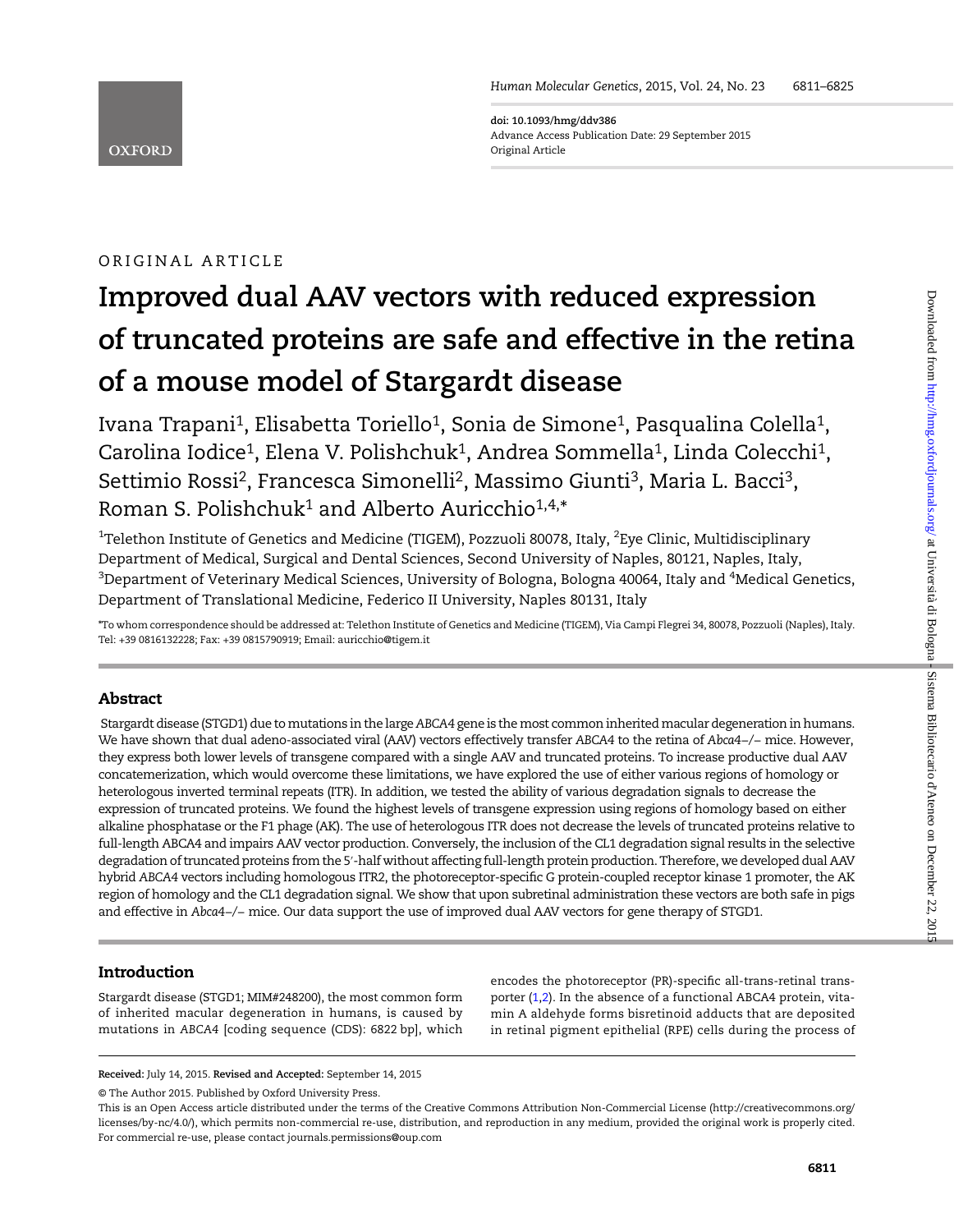disc shedding and phagocytosis. Consequently, abnormally high levels of lipofuscin pigments, such as A2E and all-transretinal dimer-phosphatidylethanolamine, accumulate in the RPE, triggering RPE-cell death and causing secondary PR degeneration ([2\)](#page-12-0). Abca4−/− mice ([3](#page-12-0)), the only STGD1 animal model, recapitulate some of the features of the human retinal disease including abnormal lipofuscin accumulation in the RPE.

Sight-restoring therapy for many inherited retinal degenerations (IRDs) including STGD1, is still a major unmet medical need. Gene therapy with adeno-associated viral (AAV) vectors represents, to date, the most promising approach for treatment of many IRDs [\(4](#page-12-0)–[9\)](#page-12-0). However, one of the main obstacles for the use of AAV is their packaging capacity limited to ∼5 kb. This has become a limiting factor for the development of gene replacement therapy for common IRDs due to mutations in genes with a CDS larger than 5 kb, which include, among others, STGD1. Dual AAV vectors, based on the ability of AAV genomes to concatamerize via intermolecular recombination, have been successfully exploited to overcome this limitation ([10](#page-12-0)–[12\)](#page-13-0). Others and we have recently shown the potential of dual AAV vectors in the retina ([10,](#page-12-0)[13](#page-13-0)–[15\)](#page-13-0). In particular we have reported that dual AAV hybrid AK vectors which rely on both ITR-mediated concatemerization and homologous recombination mediated by the AK sequence of the F1 phage for the reconstitution of the full-length expression cassette, transduce efficiently mouse and pig PR and rescue the Abca4−/− mouse retinal phenotype ([10,](#page-12-0)[15](#page-13-0)). However, critical issues need to be addressed before considering further clinical translation of this strategy. First, the levels of PR transduction achieved with dual AAV vectors are lower than those achieved with single normal size AAV vectors [\(10,](#page-12-0)[15](#page-13-0)). A second major issue associated with the use of dual AAV vectors is the production of truncated proteins from the 5′-half vector that contains the promoter sequence and/or from the 3′-half vector due to the low promoter activity of the inverted terminal repeats (ITR) ([10,](#page-12-0)[13](#page-13-0),[16,17](#page-13-0)). Both increased transduction efficiency and reduction of truncated protein production may be achieved by boosting the directional formation of productive tail-to-head concatemers, which reduces the number of non-concatemerized single AAV vector halves from which the truncated protein products derive. Since directional reconstitution of dual AAV hybrid vectors relies on recombination mediated by regions of homology included in the two vectors, we sought to evaluate side-by-side the various recombinogenic regions used in the context of dual AAV hybrid vectors which include those derived from either the human placental alkaline phosphatase cDNA ([12,18\)](#page-13-0) or the AK sequence from the F1 phage ([10](#page-12-0)).

Another option we have explored to increase the generation of productive tail-to-head AAV genome concatemers is the use of vectors with heterologous ITR (i.e. vectors with ITR from different AAV serotypes at the opposite ends of the viral genome). Indeed, vectors with heterologous ITR from serotypes 2 and 5 (ITR2 and ITR5, respectively), which are highly divergent [58% of homology ([19](#page-13-0))], show both reduced ability to form circular monomers and increased directional tail-to-head concatamerization than vectors with homologous ITR ([20\)](#page-13-0), and reconstitute transgene expression more efficiently than dual AAV vectors with homologous ITR [\(20,21\)](#page-13-0).

Although highly recombinogenic sequences and/or heterologous ITR can be explored to achieve higher rates of productive dual AAV concatemer formation, the production of truncated protein products might still remain an issue. MicroRNA (miR) target sequences, artificial stop codons or protein ubiquitination signals can be exploited to mediate the degradation of truncated protein products. Among the miR expressed in the retina, miR-

let7b or -26a are expressed at high levels ([22](#page-13-0)–[25](#page-13-0)) while miR-124 and -204 have been shown to restrict AAV-mediated transgene expression to either RPE or PR, respectively [\(26](#page-13-0)). Signals that mediate the degradation of proteins include: (i) the short degron CL1, a C-terminal destabilizing peptide that shares structural similarities with misfolded proteins and is thus recognized by the ubiquitination system ([27](#page-13-0)–[29](#page-13-0)), (ii) ubiquitin, whose fusion at the Nterminal of a donor protein mediates both direct protein degradation or degradation via the N-end rule pathway ([30,31](#page-13-0)) and (iii) the N-terminal PB29 degron which is a 9 aminoacid-long peptide which, similarly to the CL1 degron, is predicted to fold in structures that are recognized by enzymes of the ubiquitination pathway ([32](#page-13-0)). Additionally, artificial stop codons can be inserted to cause the early termination of an mRNA. We evaluated the ability of these strategies to silence the expression of truncated proteins from dual AAV vectors. Finally, in view of a possible clinical translation of dual AAV vectors for retinal gene therapy, we evaluated the efficacy and the safety of dual AAV hybrid ABCA4 vectors including these optimized features in Abca4−/− mice and in wildtype mice and pigs, respectively.

#### Results

# Dual AAV hybrid ABCA4 vectors which include the AK or AP1 recombinogenic regions show efficient mouse photoreceptor transduction

We evaluated in parallel the transduction efficacy of dual AAV hybrid ABCA4 vectors with different regions of homology. The most used derive from either the head or tail [\(18\)](#page-13-0) of the middle one-third of the human placental alkaline phosphatase cDNA [\(12\)](#page-13-0). We have previously shown that dual AAV hybrid vectors including the AK sequence from the F1 phage outperform those including the sense placental alkaline phosphatase head region sequence [AP [\(10\)](#page-12-0), [Supplementary Material, Fig. S1\]](http://hmg.oxfordjournals.org/lookup/suppl/doi:10.1093/hmg/ddv386/-/DC1), which we generated based on the description provided in Ghosh et al. [\(18\)](#page-13-0). Recently, the exact sequence of the head and tail placental alkaline phosphatase sequences (AP1 and AP2) have been published by Lostal et al. ([16\)](#page-13-0). These correspond to the reverse complementary (antisense) sequences in the middle one-third of the AP cDNA [\(Supplementary Material, Fig. S1](http://hmg.oxfordjournals.org/lookup/suppl/doi:10.1093/hmg/ddv386/-/DC1)). Thus, we compared the efficacy of these AP1 and AP2 sequences to that of both the AK sequence and of the AP sequence we have previously tested in Trapani et al. [\(10\)](#page-12-0). For this purpose we generated dual AAV2/2 hybrid vectors that include the ABCA4-3×flag CDS, under the control of the ubiquitous CMV promoter, and either the AK [\(10\)](#page-12-0), AP [\(10\)](#page-12-0), AP1 or AP2 [\(16](#page-13-0)) regions of homology (Fig. [1](#page-2-0) and [Supplemen](http://hmg.oxfordjournals.org/lookup/suppl/doi:10.1093/hmg/ddv386/-/DC1)[tary Material, Fig. S1\)](http://hmg.oxfordjournals.org/lookup/suppl/doi:10.1093/hmg/ddv386/-/DC1). We used these vectors to infect HEK293 cells [multiplicity of infection, m.o.i.:  $5 \times 10^4$  genome copies (GC)/cell of each vector]. Cell lysates were analysed by Western blot with anti-3×flag antibodies to detect ABCA4-3×flag (Fig. [2](#page-2-0)A). Each of the dual AAV hybrid vectors sets resulted in expression of full-length proteins of the expected size that were not detected in the lanes loaded with negative controls (Fig. [2A](#page-2-0)). Quantification of ABCA4 expression (Fig. [2B](#page-2-0)) showed that infection with dual AAV hybrid AP1 and AP2 vectors resulted in slightly higher levels of transgene expression than with dual AAV hybrid AK vectors and all significantly outperformed dual AAV hybrid AP vectors. We have previously found that the efficiency of dual AAV vectors which rely on homologous recombination is lower in terminally-differentiated cells as PR than in cell culture ([10\)](#page-12-0). We therefore evaluated PR-specific transduction levels in C57BL/6 mice following subretinal administration of dual AAV2/8 AK, AP1 and AP2 vectors which include the PR-specific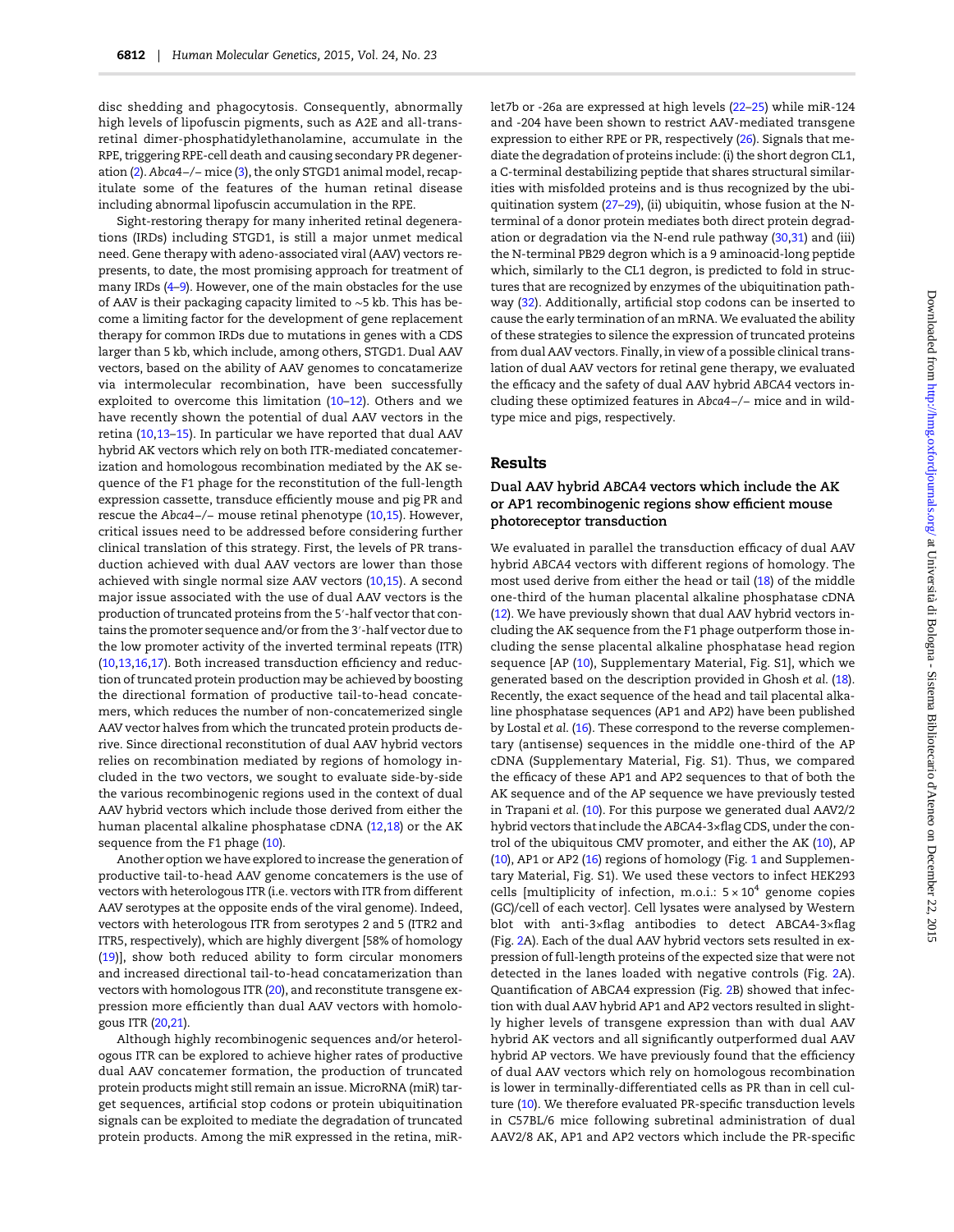<span id="page-2-0"></span>

Figure 1. Schematic representation of the dual AAV vectors tested. ITR: inverted terminal repeats from AAV2 or AAV5; Prom: promoter; CDS: coding sequence; SD: splicing donor signal; HR: homology region, AK or from human placental alkaline phosphatase (AP1, AP2 and AP); Deg Sig: degradation signal (see Table [2\)](#page-3-0); SA: splicing acceptor signal; pA: polyadenylation signal.



Figure 2. Efficient ABCA4 protein expression using the AK, AP1 and AP2 regions of homology. Representative Western blot analysis of (A) HEK293 cells (50 micrograms/ lane) infected with dual AAV2/2 hybrid CMV-ABCA4 vectors or (C) C57BL/6 retinas (whole retinal lysates) 1-month post-injection with dual AAV2/8 hybrid GRK1-ABCA4 vectors (dose of each vector/eye: 1.9 × 10<sup>9</sup> GC). The upper arrow indicates full-length proteins, the lower arrow indicates truncated proteins from the 3'-half vector. Since no truncated proteins can be detected in the mouse retina ([10\)](#page-12-0), the lower arrow in (C) points to the level of truncated proteins present in a lysate of infected cells which has been loaded on the same gel as positive control. The molecular weight ladder is depicted on the left. (B) Quantification of ABCA4 protein bands from Western blot analysis in (A). The intensity of the ABCA4 bands in (A) was divided by the intensity of the Filamin A bands. The histograms show the expression of proteins as a percentage relative to dual AAV hybrid AK vectors, the mean value is depicted above the corresponding bar. Values are represented as: mean ± s.e.m. \*pANOVA  $\leq 0.05$ , the asterisk indicates significant differences with AK. \*\*pANOVA < 0.001, the asterisks indicate significant differences with AK, AP1 and AP2. More details on the statistical analysis including specific statistical values can be found in the Statistical analysis paragraph of the Materials and Methods section. The Western blot images are representative of: (A)  $n = 3$ independent experiments; (B) n = 8 eyes injected with dual AAV hybrid AK, n = 8 eyes injected with dual AAV hybrid AP1, n = 8 eyes injected with dual AAV hybrid AP2, n = 8 eyes injected with negative control vectors. The quantifications (B) are from  $n = 3$  independent experiments. (A-C) AK: cells infected or eyes injected with dual AAV hybrid AK vectors; AP1: cells infected or eyes injected with dual AAV hybrid AP1 vectors; AP2: cells infected or eyes injected with dual AAV hybrid AP2 vectors; AP: cells infected with dual AAV hybrid AP vectors; neg: negative controls, in (A) cells infected with either the 3'-half vectors (3') or EGFP-expressing vectors (EGFP), in (B) eyes injected with the 3′-half vectors; α-3×flag: Western blot with anti-3×flag antibodies; α-Filamin A, Western blot with anti-Filamin A antibodies, used as loading control; α-Dysferlin, Western blot with anti-Dysferlin antibodies, used as loading control.

human G protein-coupled receptor kinase 1 (GRK1) promoter (dose of each vector/eye:  $1.9 \times 10^9$  GC; Fig. 2C). One month after vector administration we detected efficient ABCA4 protein expression more frequently in retinas treated with dual AAV hybrid AK than AP1 or AP2 vectors (Fig. 2C). However, the average ABCA4 expression levels from all treated eyes were not significantly

different between eyes injected with dual AAV hybrid AK, AP1 and AP2 vectors [mean ABCA4 levels: AK:  $3.7 \pm 0.9$  arbitrary units (a.u.); AP1:  $3.7 \pm 0.9$  a.u.; AP2:  $2.5 \pm 0.5$  a.u. No significant differences were found using one-way ANOVA. More details on the quantification and specific statistical values can be found in the Material and Methods section].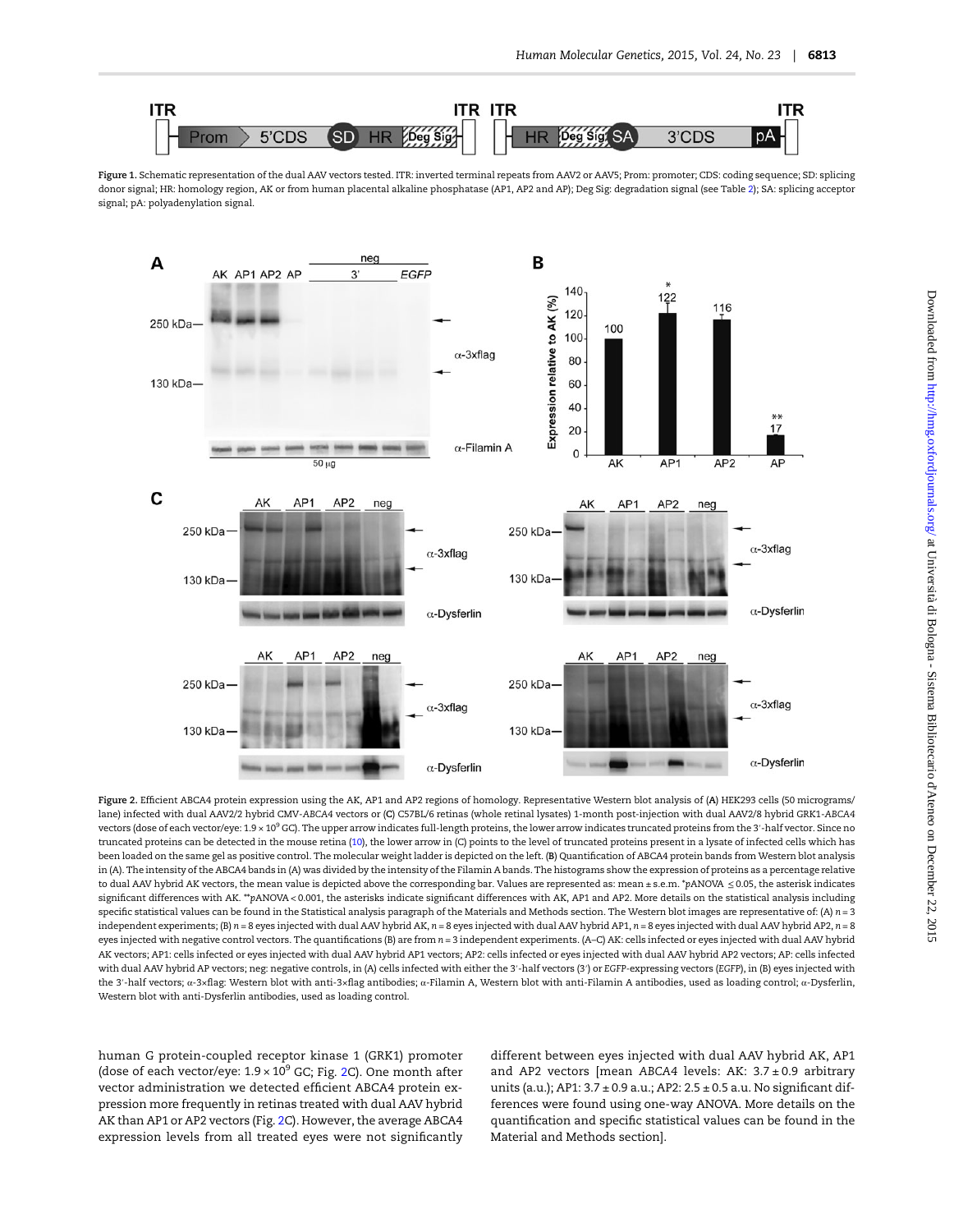## <span id="page-3-0"></span>Inclusion of heterologous ITR in dual AAV hybrid ABCA4 vectors affects their production yields and does not reduce levels of truncated proteins

To test if the use of heterologous ITR improves the productive directional concatemerization of dual AAV hybrid ABCA4 vectors, we generated dual AAV2/2 hybrid ABCA4 vectors that included the ABCA4-3×flag CDS with heterologous ITR2 and ITR5 in either the 5:2 (left ITR from AAV5 and right ITR from AAV2) or the 2:5 (left ITR from AAV2 and right ITR from AAV5) configuration. The production of dual AAV vectors bearing heterologous ITR2 and ITR5 requires the simultaneous expression of the Rep proteins from AAV serotypes 2 and 5 which cannot cross-complement virus replication [\(19\)](#page-13-0). Indeed, it has been shown that Rep2 and Rep5 can bind interchangeably to ITR2 or ITR5, although less efficiently than to homologous ITR, however they cannot cleave the terminal resolution sites of the ITR from the other serotype ([33\)](#page-13-0). Therefore, before generating dual AAV hybrid ABCA4 vectors with heterologous ITR2 and ITR5, we assessed the potential competition of (i) Rep5 with Rep2 in the production of AAV2/2-CMV-EGFP vectors (i.e. vectors with homologous ITR2) and (ii) Rep2 with Rep5 in the production of AAV5/2-CMV-EGFP vectors (i.e. vectors with homologous ITR5), using the same amount of the Rep5Cap2 and Rep2Cap2 packaging constructs (ratio1:1). Indeed, when the Rep5Cap2 packaging construct is provided in addition to Rep2Cap2, the total yields of AAV2/2-CMV-EGFP vectors are reduced to 42% of those of control preparations obtained when only Rep2Cap2 is provided as packaging construct (average of four independent preps of each type, p Student's t-test: 0.014). Conversely, no significant differences were found in the total yields of AAV5/2-CMV-EGFP preps obtained when Rep2Cap2 was added to Rep5Cap2, which were 83% of those obtained when Rep5Cap2 was the only packaging construct transfected (average of four independent preps of each type, no significant differences were found using Student's t-test). Given the competition of Rep5 with Rep2 in the production of vectors with ITR2, we tested three different ratios between Rep5 and the Rep2Cap2 packaging

constructs in the production of dual AAV hybrid ABCA4 vectors with heterologous ITR2 and ITR5 (Protocol A with 1:1, Protocol B with 1:3 and Protocol C with 1:10 Rep5:Rep2Cap2 ratio). As shown in [Supplementary Material, Table S1,](http://hmg.oxfordjournals.org/lookup/suppl/doi:10.1093/hmg/ddv386/-/DC1) viral titres determined by PCR quantification using a probe annealing to ITR2 progressively increased when the amount of Rep5 was decreased, with the best titre obtained with Protocol C. These results confirmed the competition of Rep5 with Rep2 during the production of vectors with ITR2 and led us to follow Protocol C for the production of AAV vectors with heterologous ITR2 and ITR5. However, several AAV preparations obtained with this strategy revealed: (i) up to 6-fold lower titres determined on ITR2 than titres determined on a transgenic sequence in between the ITR (Table 1) which could suggest that the integrity of ITR2 is compromised and (ii) a mean reduction of about 6-fold in the total yields of AAV vectors with heterologous ITR2 and ITR5 compared with those containing homologous ITR2 (p Student's t-test: 0.04;

Table 1. Low yields and differences between ITR2 and transgene titres of AAV2 with heterologous ITR2 and ITR5

| ID                  | <b>ITR</b><br>configuration | ITR <sub>2</sub> titre<br>(GC/ml) | Transgene<br>titre (GC/ml) | Yields<br>$(GC/ml \times 3.5 ml)$ |
|---------------------|-----------------------------|-----------------------------------|----------------------------|-----------------------------------|
| 2101                | 5:2                         | $2.0E+12$                         | $2.5E+12$                  | $7.9E+12$                         |
| 2136                | 5:2                         | $24F+11$                          | $6.0E + 11$                | $1.5E+12$                         |
| 2137                | 5:2                         | $4.4E + 11$                       | $2.5E+12$                  | $5.1E+12$                         |
| 2140                | 5:2                         | $5.2E+10$                         | $1.5E + 11$                | $3.5E + 11$                       |
| 2102                | 2:5                         | $4.6E + 11$                       | $1.2E+12$                  | $29F+12$                          |
| 2135                | 2:5                         | $1.5E+12$                         | $2.5E+12$                  | $7.0E + 12$                       |
| 2138                | 2:5                         | $6.8E + 11$                       | $1.2E+12$                  | $3.3E+12$                         |
| 2139                | 2:5                         | $4.8E + 11$                       | $2.5E+12$                  | $5.2E+12$                         |
| AAV2/2<br>$(n = 8)$ | 2:2                         | $(8.5 \pm 3.7)$<br>$E+12^a$       | $(5.9 \pm 2)$<br>$E+12^a$  | $(2.5 \pm 0.9)E + 13^a$           |
|                     |                             |                                   |                            |                                   |

ID: identification number of AAV vectors; GC: genome copies. a Values represent mean ± s.e.m.

#### Table 2. Degradation signals tested in this study

|                 | Degradation signal            | Nucleotide sequence                                      | Size (bp) | References  |
|-----------------|-------------------------------|----------------------------------------------------------|-----------|-------------|
| 5'-half vectors | CL1                           | gcctgcaagaactggttcagcagcctgagccacttcgtgatccacctg         | 48        | $(27-29)$   |
|                 | $3 \times 204 + 3 \times 124$ | aggcataggatgacaaagggaacgataggcataggatgacaaagggaa         | 158       | (22)        |
|                 |                               | aagcttaggcataggatgacaaagggaaggtaccagatct                 |           |             |
|                 |                               | ggcattcaccgcgtgccttacgat                                 |           |             |
|                 |                               | ggcattcaccgcgtgccttaaagcttggcattcaccgcgtgcctta           |           |             |
|                 | $4 \times let 7b$             | aaccacacaacctactacctcacgataaccacacaacctactacctca         | 102       | $(22 - 24)$ |
|                 |                               |                                                          |           |             |
|                 | $4\times 26a$                 | agcctatcctggattacttgaacgat                               | 102       | (24, 25)    |
|                 |                               | agcctatcctggattacttgaaaagcttagcctatcctggattacttgaatcac   |           |             |
|                 |                               | agcctatcctggattacttgaa                                   |           |             |
| 3'-half vectors | $3\times$ STOP                | Tga-a-tga-a-tga                                          | 11        |             |
|                 | PB <sub>29</sub>              | atgcacagctggaacttcaagctgtacgtcatgggcagcggc               | 42        | (32)        |
|                 | $3\times$ PB29                | atgcacagctggaacttcaagctgtacgtcatgggcagcggcggggtaccatgcac | 136       |             |
|                 |                               | agctggaacttcaagctgtacgtcatgggcagcggcggatgcac             |           |             |
|                 |                               | agctggaacttcaagctgtacgtcatgggcagcggc                     |           |             |
|                 | ubiquitin                     | atgcagatcttcgtgaagactctgactggtaagaccatcaccctcgaggtggag   | 228       | (30, 31)    |
|                 |                               | cccagtgacaccatcgagaatgtcaaggcaaagatccaagataa             |           |             |
|                 |                               | ggaaggcattcctcctgatcagcagaggttgatctttgccggaaaacagc       |           |             |
|                 |                               | tggaagatggtcgtaccctgtctgactacaacatccagaaagagtccaccttgc   |           |             |
|                 |                               | acctggtactccgtctcagaggtggg                               |           |             |
|                 |                               |                                                          |           |             |

The sequences underlined correspond to the degradation signals while those not underlined have been included for cloning purposes.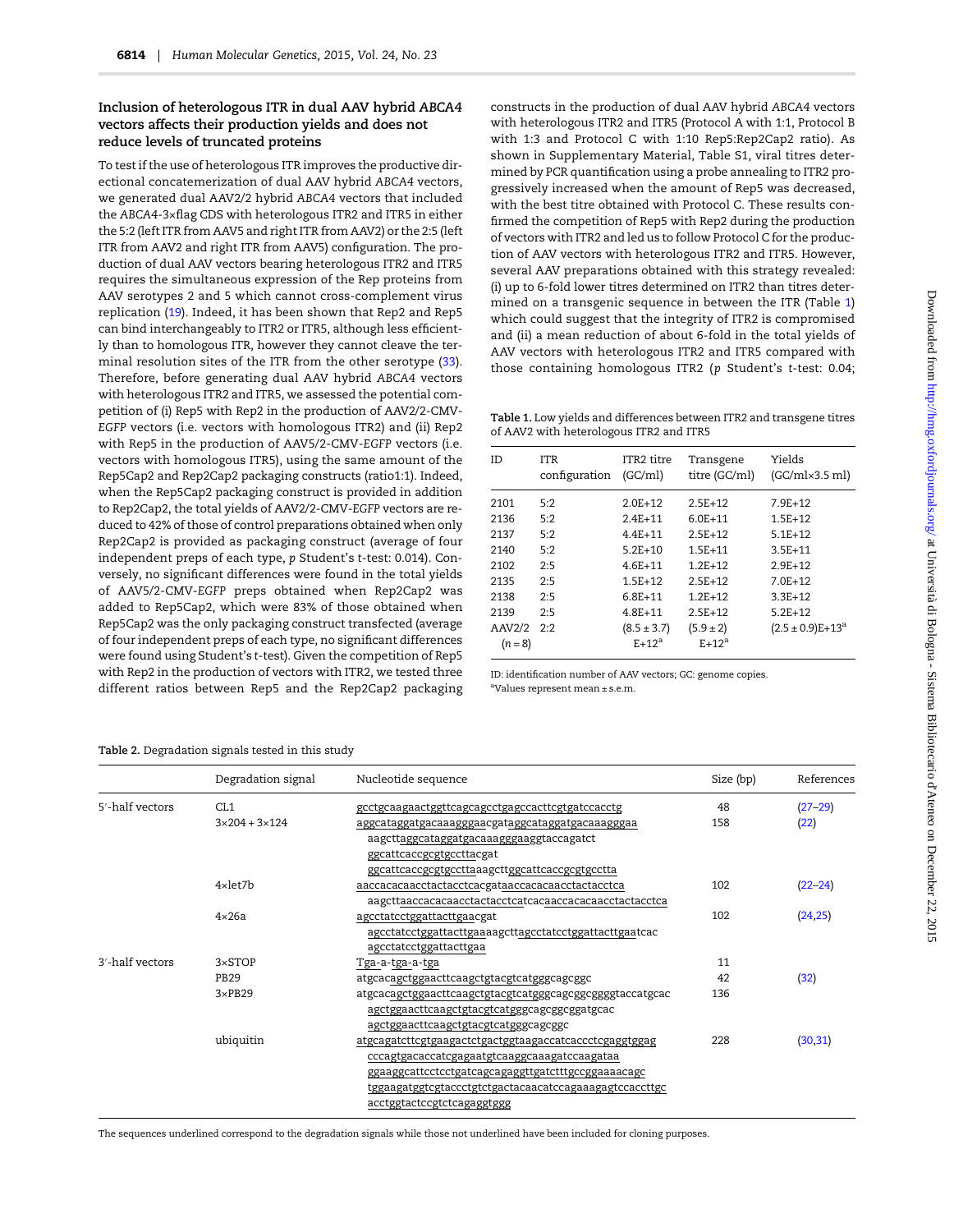<span id="page-4-0"></span>Table [1](#page-3-0)). However, Southern blot analysis of AAV preparations with heterologous ITR revealed no evident alterations of genome integrity (Fig. 3A). To test if the inclusion of heterologous ITR in dual AAV hybrid ABCA4 vectors enhanced the formation of tailto-head productive concatemers and full-length protein transduction while reducing the production of truncated proteins, we infected HEK293 cells with dual AAV hybrid ABCA4 vectors with either heterologous ITR2 and ITR5 (in the 5:2/2:5 configuration) or homologous ITR2 (Fig. 3B). Given the difference between the ITR2 and transgene titres for vectors with heterologous but not homologous ITR (Table [1\)](#page-3-0), we infected cells with  $10^4$  GC/cell of each vector based on either ITR2 or transgene titres. Western blot analysis of HEK293 cells infected with dual AAV vectors based on ITR2 titres showed that the inclusion of heterologous ITR2 and ITR5 resulted in higher levels of both full-length and truncated protein than the inclusion of homologous ITR2 (Fig. 3B and C). However this was not observed when HEK293 cells were infected with the same dual AAV vector preps based on the transgene titre (Fig. 3B and D). In conclusion, the ratio

between full-length and truncated protein expression was similar regardless of the ITR included in the vectors and of the vector titre used to dose cells (Fig. 3C and D).

## Inclusion of the CL1 degron in the 5′-half vector decreases the production of truncated proteins

To selectively reduce the levels of truncated ABCA4 proteins produced by each 5′- and 3′-half of dual AAV hybrid ABCA4 vectors [\(10\)](#page-12-0), we placed putative degradation sequences in the 5′-half vector after the splicing donor signal between AK and the right ITR, and in the 3′-half vector between AK and the splicing acceptor signal (Fig. [1](#page-2-0)). Thus, the degradation signal will be included in the truncated but not in the full-length protein which results from a spliced mRNA. As degradation signals in the 5′-half vectors we have included: (i) the CL1 degron (CL1), (ii) four copies of the miR-let7b target site (4×let7b), (iii) four copies of the miR-26a target site (4×26a) or (iv) the combination of three copies each of miR-204 and miR-124 target sites (3×204 + 3×124) (Table [2\)](#page-3-0).



Figure 3. Genome and transduction efficiency of vectors with heterologous ITR2 and ITR5. (A) Alkaline Southern blot analysis of DNA extracted from  $3 \times 10^{10}$  GC of both 5′- and 3′-ABCA4-half vectors with either homologous (2:2) or heterologous (5:2 or 2:5) ITR, and of a control AAV preparation with homologous ITR2 (CTRL). The expected size of each genome is depicted below each lane. The molecular weight marker (kb) is depicted on the left 5′: 5′-half vector; 3′: 3′-half vector. (B-D) Representative Western blot analysis and quantification of HEK293 cells infected with dual AAV2/2 hybrid ABCA4 vectors with either heterologous ITR2 and ITR5 or homologous ITR2 at m.o.i. based on either the ITR2 (B and C) or the transgene (B and D) titre. The Western blot images (B) are representative of  $n = 3$  independent experiments; the quantifications (C and D) are from  $n = 3$  independent experiments. (B) The upper arrow indicates full-length ABCA4 protein, the lower arrow indicates truncated proteins; the molecular weight ladder is depicted on the left. The micrograms of proteins loaded are depicted below the image. α-3×flag: Western blot with anti-3×flag antibodies; α-Filamin A: Western blot with anti-Filamin A antibodies, used as loading control. (C and D) Quantification of full-length and truncated ABCA4 protein bands from Western blot analysis of cells infected with a dose of vector based on either the ITR2 (C) or the transgene (D) titre. The histograms show either the intensity of the full-length and truncated protein bands divided by that of the Filamin A bands or the intensity of the full-length protein bands divided by that of the truncated protein bands in the corresponding lane. The mean value is depicted above the corresponding bar. Values are represented as: mean ± s.e.m. \*p Student's ttest ≤ 0.05. More details on the statistical analysis including specific statistical values can be found in the Statistical analysis paragraph of the Materials and Methods section. 2:2 2:2: cells infected with dual AAV hybrid ABCA4 vectors with homologous ITR from AAV2; 5:2 2:5: cells infected with dual AAV hybrid ABCA4 vectors with heterologous ITR from AAV2 and AAV5; neg: cells infected with EGFP-expressing vectors, as negative controls.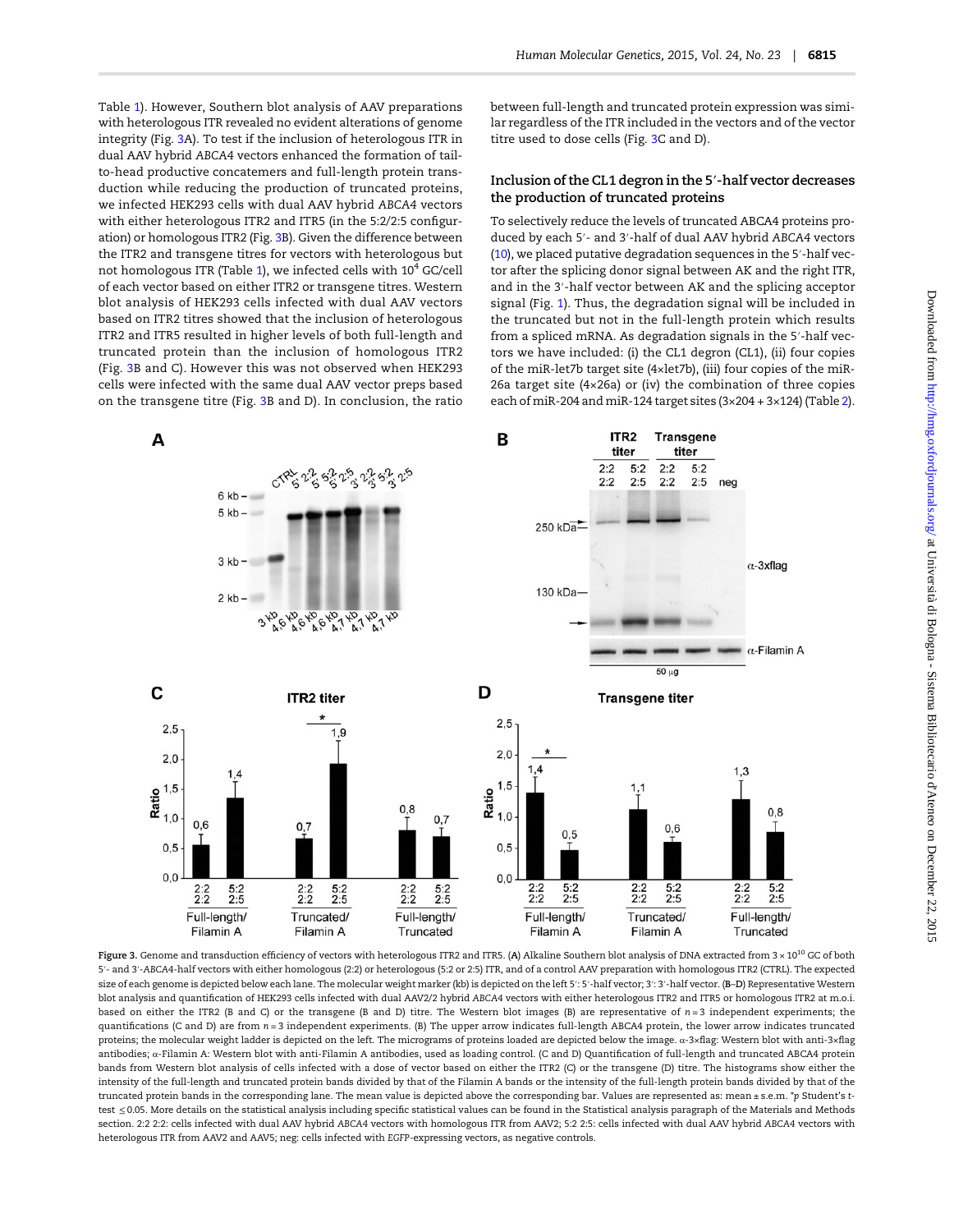<span id="page-5-0"></span>As degradation signals in the 3′-half vectors we have included: (i) three stop codons (STOP), (ii) PB29 either in a single (PB29) or in three tandem copies (3×PB29) or (iii) ubiquitin (Table [2\)](#page-3-0). We generated dual AAV2/2 hybrid ABCA4 vectors including the various degradation signals and evaluated their efficacy after infection of HEK293 cells [m.o.i.:  $5 \times 10^4$  GC/cell of each vector]. Since miR-let7b, miR-26a, miR-204 and miR-124 are poorly expressed or completely absent in HEK293 cells [Ambion miRNA Research Guide and ([34](#page-13-0))], to test silencing of the constructs which contain their corresponding target sites, we transfected cells with miR mimics [i.e. small, chemically modified double-stranded RNAs that mimic endogenous miR [\(35\)](#page-13-0)], prior to infection with the AAV2/2 vectors containing the corresponding target sites. To define the concentration of miR mimics required to achieve silencing of a gene containing the corresponding miR target sites,

we used a plasmid encoding for the reporter EGFP protein and containing the miR target sites before the polyadenylation signal (data not shown). The same experimental settings were used for further evaluation of the miR target sites in the context of dual AAV hybrid ABCA4 vectors. We found that inclusion of miR-204 + 124 and 26a target sequences in the 5′-half of dual AAV hybrid ABCA4 vectors reduced albeit did not abolish the expression of the truncated protein products (Fig. 4A and [Supplementary](http://hmg.oxfordjournals.org/lookup/suppl/doi:10.1093/hmg/ddv386/-/DC1) [Material, Table S2](http://hmg.oxfordjournals.org/lookup/suppl/doi:10.1093/hmg/ddv386/-/DC1)).

Notably, as shown in Figure 4B, we found that the inclusion of the CL1 degradation signal in the 5′-half vector reduced truncated protein expression to undetectable levels. Since differences in the tissue-specific expression of enzymes of the ubiquitination pathway that mediate CL1 degradation ([27](#page-13-0)) may account for changes in CL1 efficacy, we further evaluated the efficacy of the



Figure 4. Inclusion of the CL1 degradation signal but not of miR target sites in the 5′-half vectors results in significant reduction of truncated proteins. (A) Representative Western blot analysis of HEK293 cells infected with dual AAV2/2 hybrid vectors encoding for ABCA4, containing miR target sites for either miR-let7b (4×, left panel), miR-204 + 124 (3×, central panel) or miR-26a (4×, right panel). 5′ + 3′: cells co-infected with 5′-half vectors without miR target sites and 3′-half vectors; 5′mir + 3′: cells co-infected with 5'-half vectors containing miR target sites and 3'-half vectors; neg: control cells infected with the 3'-half vectors; +scramble: cells infected in the presence of scramble miR mimics; +mimic let7b: cells infected in the presence of miR-let7b mimics; +mimic 204+124: cells infected in the presence of miR-204 and -124 mimics; +mimic 26a: cells infected in the presence of miR-26a mimics. (B and C) Representative Western blot analysis of either HEK293 cells infected with dual AAV2/2 hybrid vectors (B) or pig eyes (c; RPE+retina) 1-month post-injection of dual AAV2/8 hybrid vectors encoding for ABCA4 and containing or not the CL1 degradation signal. 5′ + 3′: cells co-infected or eyes co-injected with 5'-half vectors without CL1 and 3'-half vectors; 5'-CL1 + 3': cells co-infected or eyes co-injected with 5'-half vectors containing CL1 and 3'-half vectors; 5′: cells infected with 5′-half vectors without CL1; 5′-CL1: cells infected with 5′-half vectors containing CL1; neg: control cells infected or control eyes injected with either the 3'-half vectors or EGFP-expressing vectors, as negative controls. (A–C) The upper arrows indicate full-length ABCA4 proteins, the lower arrows indicate truncated proteins; the molecular weight ladder is depicted on the left. The micrograms of proteins loaded are depicted below the image. α-3×flag: Western blot with anti-3×flag antibodies; α-Filamin A: Western blot with anti-Filamin A antibodies, used as loading control; α-Dysferlin: Western blot with anti-Dysferlin antibodies, used as loading control. (A and B) The Western blot images are representative of  $n = 3$  independent experiments. (C) The Western blot image is representative of  $n = 5$ eyes injected with  $5' + 3'$  vectors,  $n = 2$  eyes injected with  $5'$ -CL1 + 3' vectors and  $n = 5$  of eyes injected with either the 3'-half vectors or EGFP-expressing vectors as negative controls.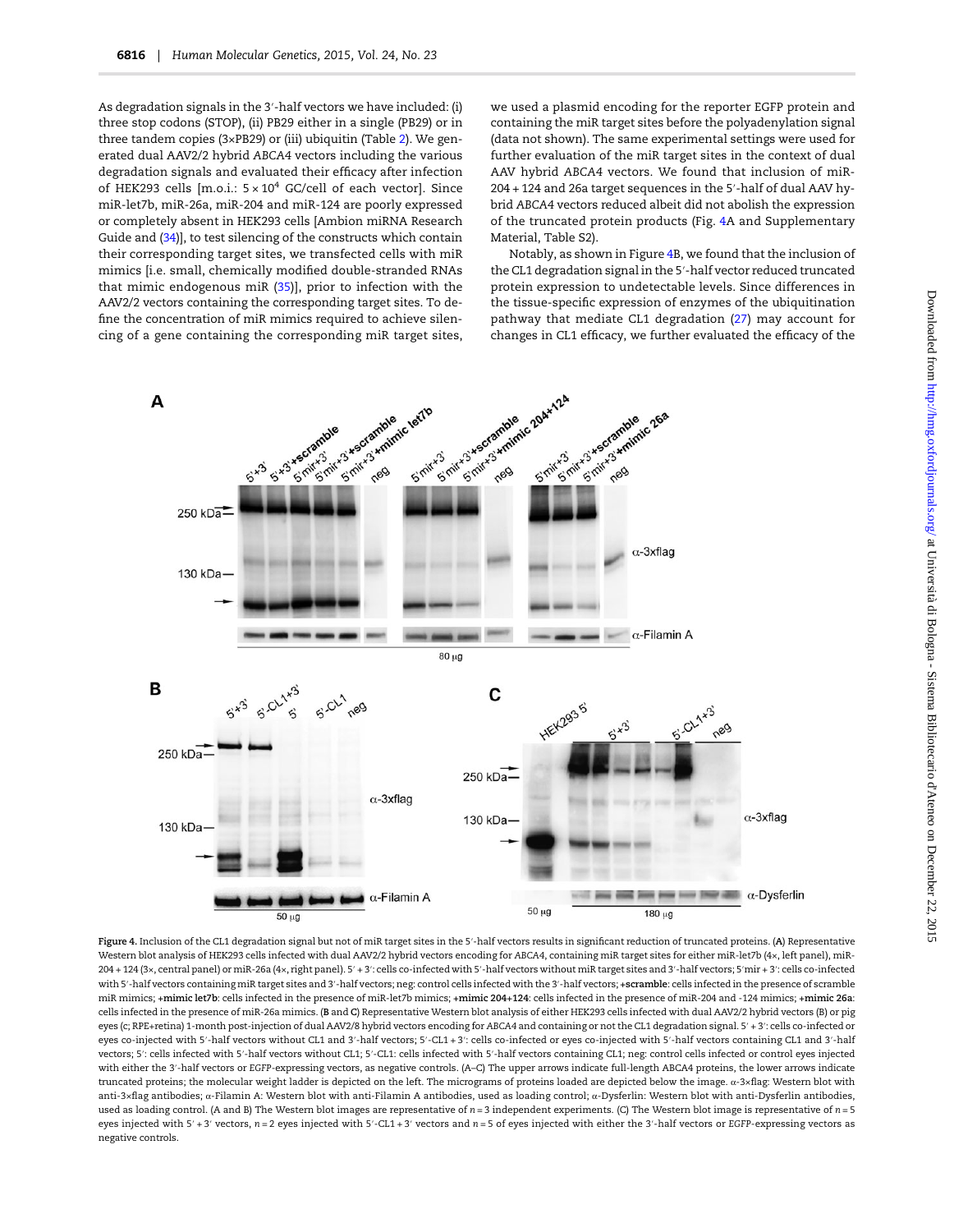CL1 degron in the pig retina, which has a size and structure similar to human ([15,26,36,37\)](#page-13-0) and is therefore an excellent pre-clinical large animal model to evaluate vector safety and efficiency. To this aim, we injected subretinally in Large White pigs AAV2/ 8 dual AAV hybrid ABCA4 vectors (of which the 5′-half vector included or not the CL1 sequence, dose of each vector/eye:  $1 \times 10^{11}$ GC). Notably, we found that the inclusion of the CL1 degradation signal in the 5′-half vector resulted in reduction of truncated protein expression to levels that are below the detection limit of the Western blot analysis (Fig. [4](#page-5-0)C). Among the degradation signals tested in the 3′-half vector we identified three (PB29, 3×PB29 and ubiquitin) that reduced both the levels of truncated protein products and of full-length proteins ([Supplementary Material,](http://hmg.oxfordjournals.org/lookup/suppl/doi:10.1093/hmg/ddv386/-/DC1) [Fig. S2 and Table S3](http://hmg.oxfordjournals.org/lookup/suppl/doi:10.1093/hmg/ddv386/-/DC1)).

## Subretinal administration of improved dual AAV vectors reduces lipofuscin accumulation in the Abca4−/− retina

Based on our findings, improved dual AAV hybrid ABCA4 vectors should include homologous ITR2, the AK region of homology and CL1. As ABCA4 is expressed in both rod and cone photoreceptors in humans ([38](#page-13-0)), we identified a suitable promoter for ABCA4 delivery by comparing the PR transduction properties of single AAV2/8 vectors encoding EGFP from either the human GRK1 or IRBP (interphotoreceptor retinoid binding protein) promoters, which have been both described to drive high levels of combined rod and cone PR transduction in various species ([39](#page-13-0)–[41](#page-13-0)). Taking advantage of the pig retinal architecture which includes a streak-like region with a cone:rod = 1:3  $(42)$  similar to the human macula, we injected subretinally  $1 \times 10^{11}$  GC/eye of either AAV2/8-GRK1- or IRBP-EGFP vectors in 3 month-old Large White pigs. Four weeks after the injection, we analysed the corresponding retinal cryosections under a fluorescence microscope. EGFP fluorescence quantification in the PR cell layer ([Supplementary](http://hmg.oxfordjournals.org/lookup/suppl/doi:10.1093/hmg/ddv386/-/DC1) [Material, Fig. S3a and b\)](http://hmg.oxfordjournals.org/lookup/suppl/doi:10.1093/hmg/ddv386/-/DC1) showed that both promoters give comparable levels of PR transduction (predominantly rods in this region). However, when we counted the number of cones labelled with an antibody raised against cone arrestin (CAR) ([43](#page-13-0)) that were also EGFP-positive, we found higher although not statistically significant levels of cone PR transduction with the GRK1 promoter [\(Supplementary Material, Fig. S3C and D](http://hmg.oxfordjournals.org/lookup/suppl/doi:10.1093/hmg/ddv386/-/DC1)). Based on this, we included the GRK1 promoter in our improved dual AAV hybrid ABCA4 vectors, and investigated their ability to both express ABCA4 and decrease the abnormal content of autofluorescent lipofuscin material in the RPE of Abca4−/− mice. We initially injected subretinally 1 month-old C57/BL6 mice with improved dual AAV vectors (dose of each vector/eye:  $2 \times 10^9$  GC) and found that 12 out of 24 (50%) injected eyes had detectable albeit variable levels of full-length ABCA4 protein by Western blot [Fig-ure [5](#page-7-0)A; ABCA4 protein levels in the ABCA4-positive eyes:  $2.8 \pm 0.7$ a.u. (mean ± standard error of the mean)]. This is similar to our previous finding that a different version of the dual AAV platform resulted in 50% ABCA4-expressing eyes ([10](#page-12-0)). We then injected 5.5 month-old pigmented Abca4−/− mice subretinally in the temporal region of the eye with the improved dual AAV vectors (dose of each vector/eye:  $1.8 \times 10^9$  GC). Three months later we harvested the eyes and measured the levels of lipofuscin fluorescence (excitation:  $560 \pm 40$  nm; emission:  $645 \pm 75$ ) on retinal cryosections [in either the RPE alone or in RPE + outer segments (OS)] in the temporal region of the eye (Fig. [5B](#page-7-0) and C and [Supple](http://hmg.oxfordjournals.org/lookup/suppl/doi:10.1093/hmg/ddv386/-/DC1)[mentary Material, Fig. S4](http://hmg.oxfordjournals.org/lookup/suppl/doi:10.1093/hmg/ddv386/-/DC1)). We found that lipofuscin fluorescence intensity in this region of the eye was significantly higher in untreated Abca4−/− than in both Abca4+/− and −/− mice injected with the therapeutic dual AAV hybrid ABCA4 vectors (Fig. [5](#page-7-0)B and C and [Supplementary Material, Fig. S4\)](http://hmg.oxfordjournals.org/lookup/suppl/doi:10.1093/hmg/ddv386/-/DC1). Then, using transmission electron microscopy we counted the number of RPE lipofuscin granules. These were increased in 5.5- to 6-month old albino Abca4−/− mice injected with PBS compared with agematched Abca4+/+ controls (Fig. [5D](#page-7-0)), at levels similar to those we have independently measured in Abca4-/- mice either uninjected or injected with a control AAV vector (data not shown). The number of lipofuscin granules in Abca4−/− RPE was normalized 3 months post subretinal injection of improved dual AAV hybrid ABCA4 vectors (dose of each vector/eye:  $1 \times 10^9$  GC, Fig. [5](#page-7-0)D).

# Improved dual AAV vectors are safe upon subretinal administration to the mouse and pig retina

To investigate the safety of improved dual AAV2/8 hybrid ABCA4 vectors, we injected them subretinally in both wild-type C57BL/6 mice and Large White pigs (dose of each vector/eye:  $3 \times 10^9$  and  $1 \times 10^{11}$  GC, respectively). One month post-injection we measured retinal electrical activity by Ganzfeld electroretinogram (ERG) and found that both the a- and b-wave amplitudes were not significantly different between mouse eyes that were injected with dual AAV hybrid ABCA4 vectors and eyes injected with either negative control AAV vectors or PBS (Fig. [6](#page-8-0)A and [Supplementary](http://hmg.oxfordjournals.org/lookup/suppl/doi:10.1093/hmg/ddv386/-/DC1) [Material, Fig. S5A\)](http://hmg.oxfordjournals.org/lookup/suppl/doi:10.1093/hmg/ddv386/-/DC1). Similarly, the b-wave amplitude in both scotopic, photopic, maximum response and flicker ERG tests was comparable in pig eyes that were injected with dual AAV hybrid ABCA4 vectors to those of control eyes injected with PBS (Fig. [6](#page-8-0)B and [Supplementary Material, Fig. S5B](http://hmg.oxfordjournals.org/lookup/suppl/doi:10.1093/hmg/ddv386/-/DC1)).

# Discussion

AAV restricted packaging capacity represents one of the main obstacles to the widespread application of AAV for gene therapy of IRDs including STGD1. However, recently, several groups, including ours, have independently reported effective delivery of large genes to both the mouse and pig retina by dual AAV vectors ([10,](#page-12-0)[13](#page-13-0),[15,44](#page-13-0)), thus expanding their applicability to diseases like STGD1 due to mutations in genes with a CDS which exceeds the canonical AAV cargo capacity. Here we set-up to overcome some limitations associated with the use of dual AAV vectors, namely their relatively low efficiency when compared with a single vector, and the production of truncated proteins which may raise safety concerns. Strategies aiming at increasing dual AAV genome tail-to-head concatemerization should in theory increase the levels of full-length and reduce those of truncated proteins from free single half-vectors. We set to improve tail-to-head dual AAV hybrid genome concatemerization by including either optimal regions of homology or heterologous ITR. In a side-byside evaluation of previously described regions of homology, we have found that the AP1 and AP2 sequences recently published by Lostal et al. ([16\)](#page-13-0) and the AK sequence from the F1 phage ([10\)](#page-12-0) drive overall similar levels of protein expression in vitro, with dual AAV hybrid AK vectors driving efficient ABCA4 expression in the mouse retina more frequently than those with AP1 and AP2 sequences. Independently, the availability of different regions of homology will still be useful to direct proper concatemerization of triple AAV vectors which are being exploited to further expand AAV cargo capacity [\(16,45](#page-13-0)). Heterologous ITR2 and ITR5 have been successfully included in dual ([20,21](#page-13-0)) and triple [\(45\)](#page-13-0) AAV vectors. We found that, although the genome of AAV vectors with heterologous ITR2 and ITR5 is homogeneous in size, the yields of AAV vectors with heterologous ITR2 and ITR5 are lower than those of vectors with homologous ITR2. We also detected less vector genomes with heterologous ITR when we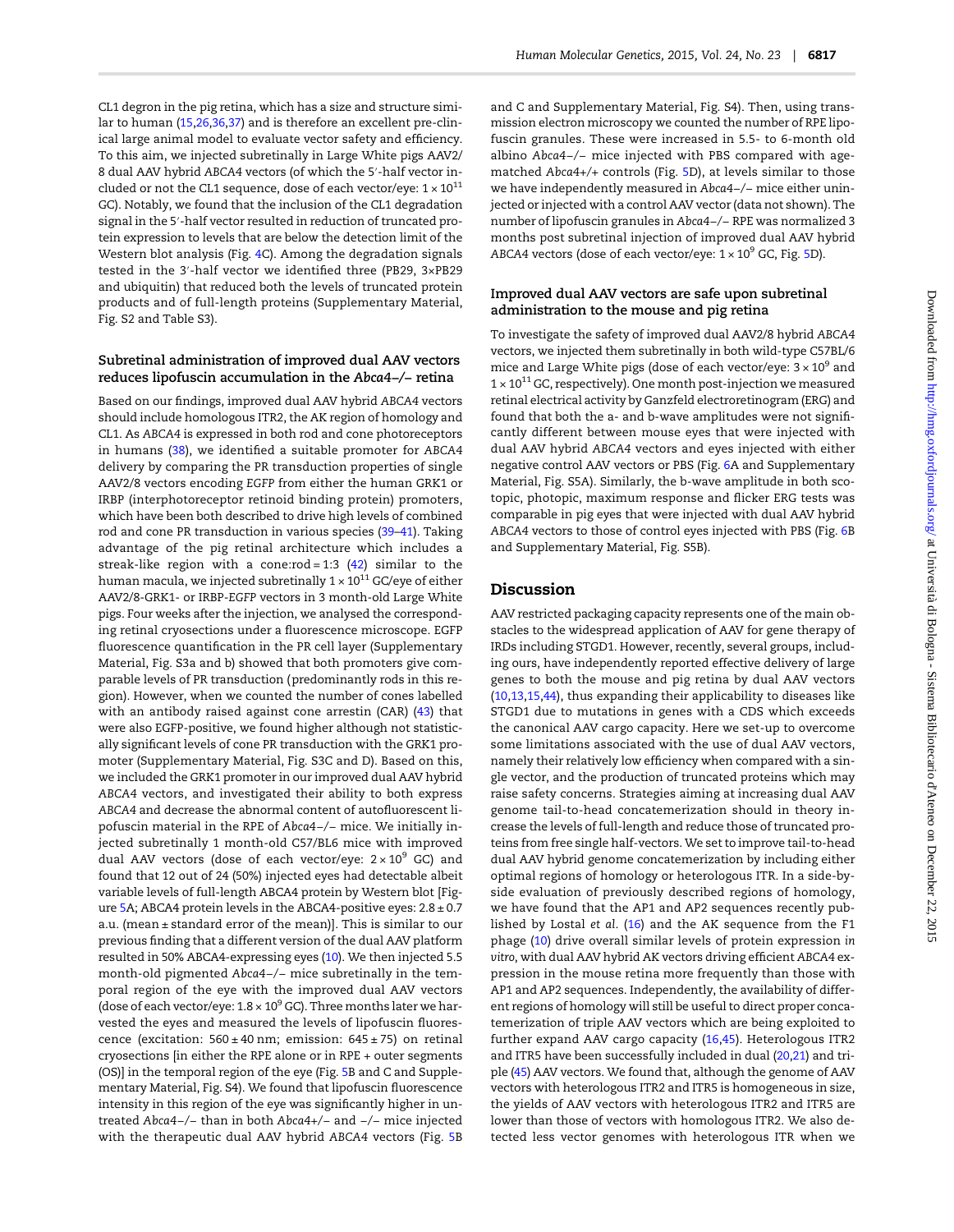<span id="page-7-0"></span>

Figure 5. Subretinal delivery of improved dual AAV vectors results in ABCA4 expression in mouse photoreceptors and significant reduction of lipofuscin accumulation in the Abca4−/− mouse retina. (A) Representative Western blot analysis of C57BL/6 retinas (whole retinal lysates) either injected with dual AAV2/8 hybrid ABCA4 vectors (5′ + 3′) or with negative controls (neg). The arrow indicates full-length proteins, the molecular weight ladder is depicted on the left. α-3×flag: Western blot with anti-3×flag antibodies; α-Dysferlin: Western blot with anti-Dysferlin antibodies, used as loading control. (B and C) Representative pictures (B) and quantification (C) of lipofuscin autofluorescence (red signal) in the retinas (RPE or RPE + OS) of either pigmented Abca4+/− mice not injected or injected with AAV as control (Abca4+/−) or pigmented Abca4−/− mice either not injected (Abca4−/−) or injected with dual AAV hybrid ABCA4 vectors (Abca4−/− AAV5′+3′). (B) The scale bar (75 μm) is depicted in the picture. RPE: retinal pigment epithelium; ONL: outer nuclear layer; INL: inner nuclear layer; GCL: ganglion cell layer. The arrows indicate lipofuscin signal. (C) Mean lipofuscin autofluorescence in the temporal side of three sections for each sample. Mean autofluorescence in each section was normalized for the length of the underlying RPE. The mean value is depicted above the corresponding bar. Values are represented as mean ± s.e.m. \*\*\*p ANOVA < 0.0001.  $n = 4$  eyes for each group. (D) Mean number of RPE lipofuscin granules counted in at least 40 fields (25  $\mu$ m<sup>2</sup>)/retina of albino Abca4+/+ mice either not injected (Abca4+/+ not inj) or injected with PBS (Abca4+/+ PBS), and albino Abca4−/− mice injected with either PBS (Abca4−/− PBS) or dual AAV hybrid ABCA4 vectors (Abca4−/− AAV5′+3′). The mean value is depicted above the corresponding bar. Values are represented as mean ± s.e.m. \*pANOVA ≤ 0.05; \*\*pANOVA ≤ 0.01. n = 4 eyes from Abca4+/+ not inj; n = 4 eyes from Abca4 +/+ PBS; n = 3 eyes from Abca4−/− PBS; n = 3 eyes from Abca4−/− AAV5′ + 3′. More details on the statistical analysis including specific statistical values can be found in the Statistical analysis paragraph of the Materials and Methods section.

probe their ITR2 than when we probe a different region of their genome. As we show that Rep5 interferes with production of vectors with ITR2, this suggests anomalies at the level of ITR2 included in AAV vectors with heterologous ITR, which are produced in the presence of Rep5, but not in AAV vectors with homologous ITR2, which are produced only in the presence of Rep2 and that showed similar titres whether we probed ITR2 or a different region of the genome. In addition, regardless of the titre used to perform the infections, inclusion of heterologous ITR2 and ITR5 in dual AAV hybrid vectors did not result in significant increase in the rates of full-length to truncated protein production. These results partly differ from those previously reported where dual AAV vectors with heterologous ITR2 and ITR5 had higher transduction efficiency than vectors with homologous ITRs and apparently no production issues [\(20,21\)](#page-13-0). Besides the different packaging constructs and production protocols, in this study we used dual AAV hybrid vectors which included regions of homology between the two half-vectors as opposed to the trans-splicing (TS) system used in the previous reports which simply relies on the ITR for concatemerization ([20](#page-13-0),[21](#page-13-0)). As in dual AAV hybrid vectors the reconstitution of the full-length gene is mainly mediated by the region of homology included in the vectors ([12\)](#page-13-0) which directs concatemer formation, this may account for the lack in the increase in transgene expression we observed with vectors with heterologous ITR compared with the previous studies that used TS vectors ([20,21](#page-13-0)).

The production of truncated protein products from single half-vectors of dual AAV might raise safety concerns and we aimed at overcoming this by including various degradation signals in our dual AAV vectors. The inclusion of miR target sites in the transcript of a gene has been shown to be an effective strategy to knock-down and restrict transgene expression in various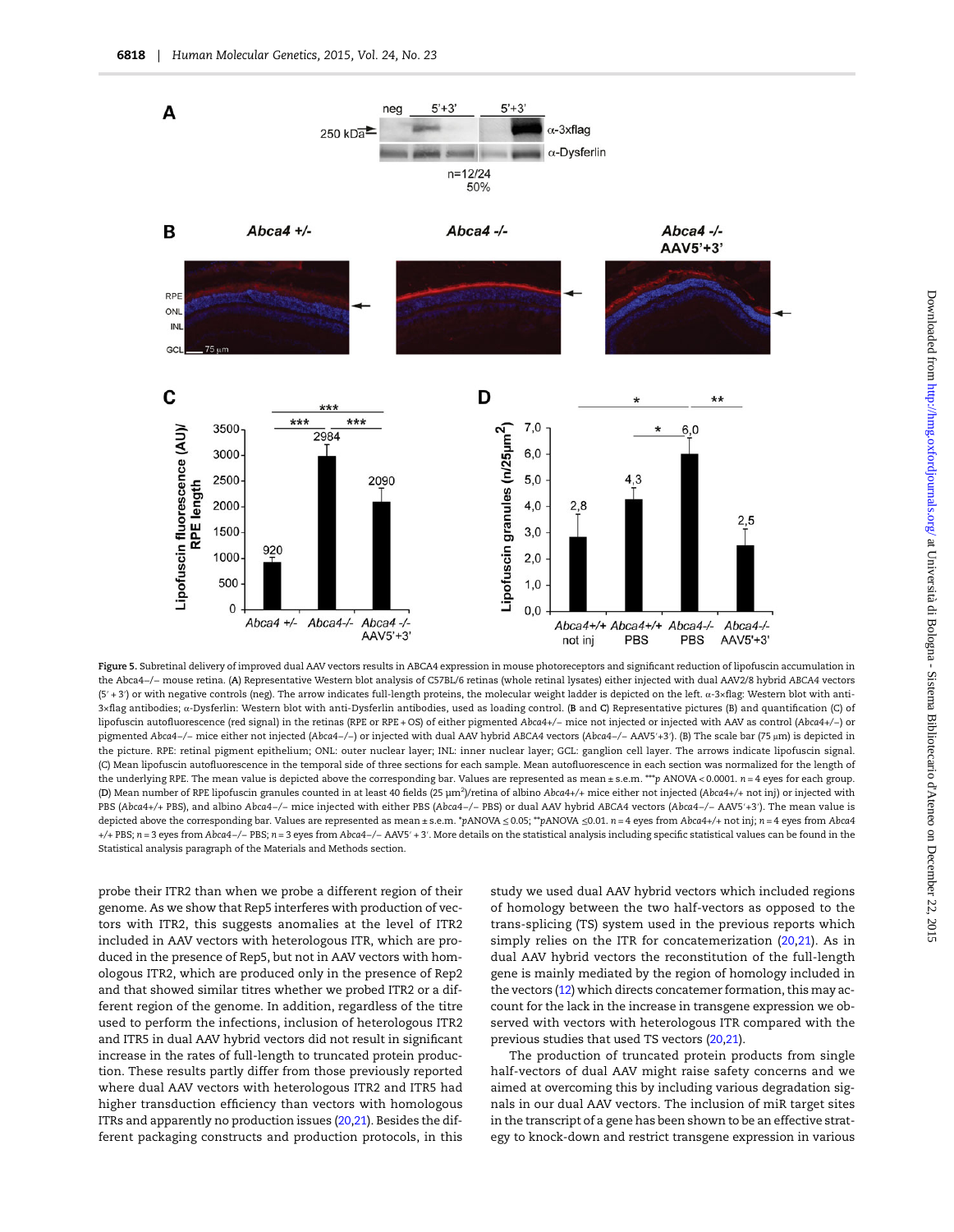<span id="page-8-0"></span>

Figure 6. Similar electrical activity between either negative control or improved dual AAV-treated eyes of mice and pigs. (A) Mean a- (left panel) and b- (right panel) wave amplitudes of C57BL/6 mice 1-month post-injection of either dual AAV hybrid ABCA4 vectors (AAV5′ + 3′) or negative controls (i.e. negative control AAV vectors or PBS; neg). Data are presented as mean ± s.e.m.; n indicates the number of eyes analysed. More details on the statistical analysis can be found in the Statistical analysis paragraph of the Materials and Methods section. (B) Mean b-wave amplitudes (μV) in scotopic, maximal response, photopic and flicker ERG tests in pigs 1-month post-injection of either dual AAV hybrid ABCA4 vectors (AAV5′ + 3′) or PBS. n = 5 eyes injected with dual AAV hybrid ABCA4 vectors; n = 4 injected with PBS; \*: n = 2.

tissues, including the retina [\(26\)](#page-13-0). However, we achieved only a partial reduction of truncated protein production with miR target sites. Although we cannot rule out that miR target sites lead to a more effective silencing in the mouse retina than in vitro, our in vitro experiments suggest that features of the mRNA external to the miR target sites rather than miRNA levels might affect the efficiency of the silencing. Indeed, while miR mimics provide robust silencing of a canonical EGFP expression cassette containing the miR target sites, this silencing was less robust when we tested the same mimics with dual AAV ABCA4 vectors (Fig. [4](#page-5-0)A). Along this line, since the truncated protein products that derive from the 5′-half are produced from a vector that is not endowed with a canonical polyadenilation signal, it may be possible that the resulting mRNA cannot undergo an efficient miR-mediated silencing ([46,47](#page-14-0)).

Importantly, we achieved complete degradation of the truncated protein product from the 5′-half vector by inclusion of the CL1 degron. We showed that this signal is effective both in vitro and in the pig retina, indicating that the enzymes of the degradative pathway required for CL1 activity are expressed in various cell types. On the other hand, we found that none of the degradation signals tested in the 3′-half vectors significantly reduced truncated protein expression without affecting full-length protein expression. In addition, we found a negative correlation between the length of the degradation signal included in the 3′-half vector and the levels of protein expression, possibly indicating that increasing the size of the sequences between the ITR and the splicing acceptor signal interferes with mRNA processing. However, we could never abolish truncated protein formation from the 3′-half vectors even using different lengths of degradation sequences. Since 3′-half vectors do not have a canonical promoter with a defined transcription start site, it is possible that start codons downstream of the region of the vector where we included the degradation signals are recognized more efficiently than the ATG of the degradation signals. This would result in exclusion of the degradation signal from the truncated proteins. As the truncated protein product from the 3′-half vector is less abundant than that produced by the 5′-half vector (Fig. [4A](#page-5-0) and [Supplementary Material, Fig. S2\)](http://hmg.oxfordjournals.org/lookup/suppl/doi:10.1093/hmg/ddv386/-/DC1), its presence should raise less safety concerns. Indeed, although further formal toxicity studies are required to finally address this issue, data presented here in the mouse and pig retina support the safety of improved dual AAV vectors.

Notably, we found that subretinal administration of improved dual AAV vectors, under the control of the GRK1 promoter, which provides high levels of combined rod and cone transduction,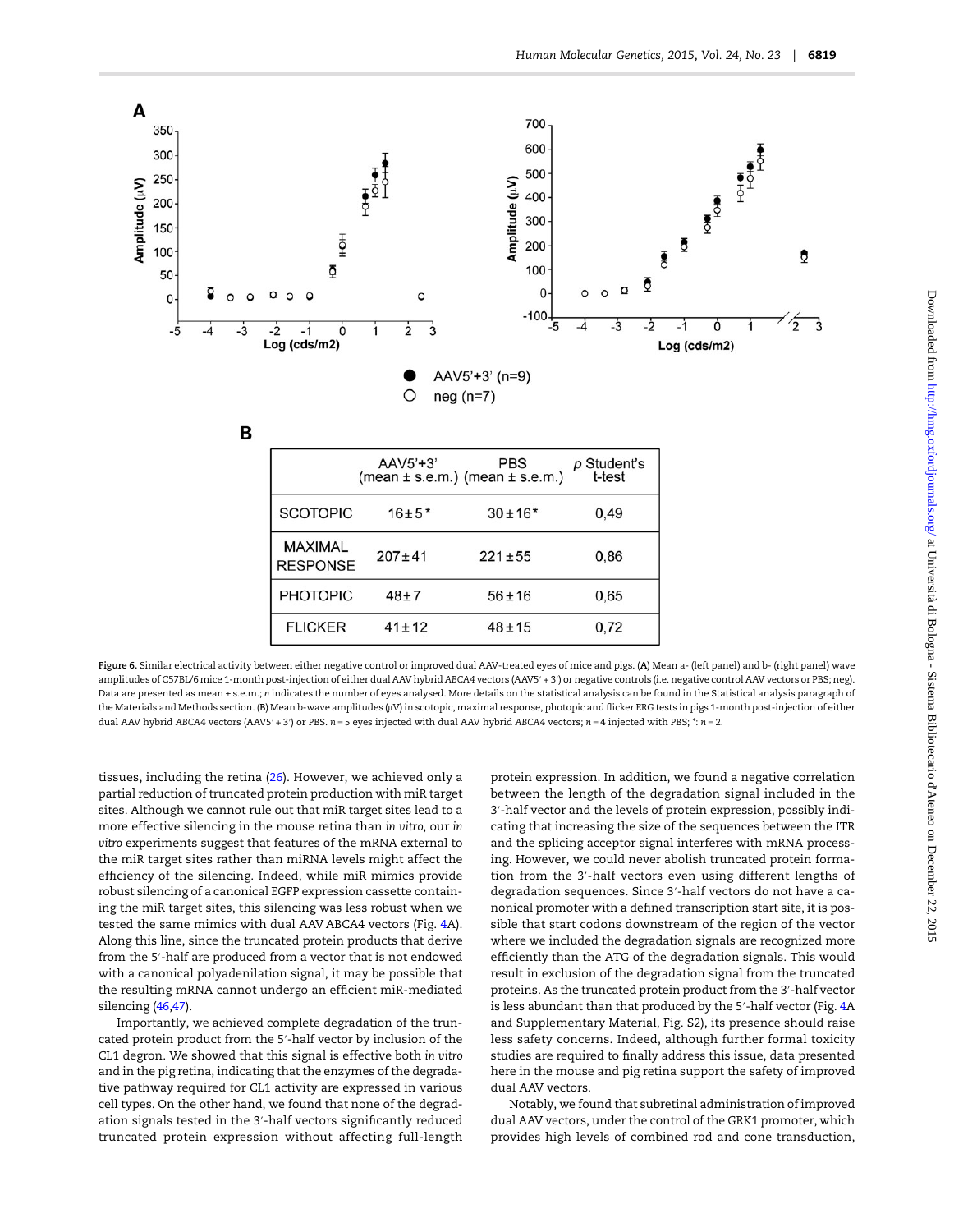results in effective ABCA4 delivery in mice, although at variable levels. This could be due to both the inherent variability of the subretinal injection in the small murine eye and the overall lower efficacy of the dual AAV system compared with a single AAV vector [\(10](#page-12-0)). Despite this variability, we found that dual AAV mediated ABCA4 delivery results in significant lipofuscin reduction in the Abca4−/− retina suggesting that a wide range of transgene expression levels can similarly contribute to therapeutic efficacy. This was observed using two independent techniques, however, more pronounced improvement of the phenotype was observed when we dissected and analysed the AAV transduced area of the retina that indeed showed normalization of the number of lipofuscin granules. HPLC measurement of A2E, the major lipofuscin granules component, has been used to assess the efficacy of therapies in Abca4−/− mice ([48](#page-14-0)–[50\)](#page-14-0). However, we found these measurements to be inconsistent in our hands, even between affected and normal retinas (data not shown), thus we were not able to use this technique in our rescue experiments.

In conclusion, our study characterized dual AAV vectors with improved features in view of their potential future clinical application to the therapy of STGD1. In addition, our findings can be used to improve dual AAV vectors for gene therapy of other conditions due to mutations in genes with a CDS which exceeds AAV cargo capacity.

# Materials and Methods

#### Generation of plasmids

The plasmids used for AAV vector production were all derived from dual AAV hybrid AK vector plasmids encoding for the human ABCA4 gene containing the ITR of AAV serotype 2 ([10\)](#page-12-0). For cloning purposes, the 77 bp-long AK sequence [\(10\)](#page-12-0) was followed by a 32 bp-long region (sequence: attaacgtttataatttcaggtggcatctttc) in each of the dual AAV hybrid AK vectors. The 77-bp AK recombinogenic sequence and the following 32-bp-long region were replaced with three different recombinogenic sequences derived from the human placental alkaline phosphatase gene: AP [NM\_001632\_4, bp 927–1204, [\(10](#page-12-0))]; AP1 [NM\_001632\_4, bp 1802–1516 ([16\)](#page-13-0)]; AP2 [NM\_001632\_4, bp 1224–938 [\(16](#page-13-0))].

Dual AAV vector plasmids bearing heterologous ITR from AAV serotype 2 (ITR2) and ITR from AAV serotype 5 (ITR5) in the 5:2-2:5 configuration were generated by replacing the left ITR2 in the 5′ half vector plasmid and the right ITR2 in the 3'-half vector plasmids, respectively, with ITR5 (NC\_006152.1, bp 1–175). Dual AAV vector plasmids bearing heterologous ITR2 and ITR5 in the 2:5- 5:2 configurations were generated by replacing either the right or the left ITR2 with the ITR5, respectively. The pAAV5/2 packaging plasmid containing the Rep5 and AAV2 Cap genes (Rep5- Cap2), was obtained from the pAAV2/2 packaging plasmid, containing the Rep and Cap genes from AAV2 (Rep2Cap2), by replacing Rep2 with the Rep5 open reading frame from AAV5 (NC\_006152.1, bp 171–2206).

The pZac5:5-CMV-EGFP plasmid containing the EGFP expression cassette with ITR5 was generated from the pAAV2.1-CMV-EGFP plasmid, containing the ITR2 flanking the EGFP expression cassette [\(51\)](#page-14-0).

Degradation signals were cloned in dual AAV hybrid ABCA4 vectors as follows: in the 5′-half vector plasmids between the AK sequence and the right ITR2; in the 3′-half vector plasmids between the AK sequence and the splice acceptor signal. Details on degradation signal sequences can be found in Table [2.](#page-3-0)

The ABCA4 protein expressed from dual AAV vectors is tagged with 3×flag at both N- (amino acidic position 590) and C-termini for the experiments shown in Figures [3](#page-4-0) and [4](#page-5-0) and [Supplementary](http://hmg.oxfordjournals.org/lookup/suppl/doi:10.1093/hmg/ddv386/-/DC1) [Material, Figure S2,](http://hmg.oxfordjournals.org/lookup/suppl/doi:10.1093/hmg/ddv386/-/DC1) and at the C-terminus alone for the experiments in Figures [2](#page-2-0) and [5a](#page-7-0).

Dual AAV hybrid ABCA4 vectors included either the ubiquitous CMV [\(52](#page-14-0)) or the GRK1 [\(41\)](#page-13-0) promoters. Single AAV vectors encoding EGFP included either the GRK1 or the IRBP ([39](#page-13-0)) promoters.

## AAV vector production and characterization

AAV2/2 and AAV2/8 vector large preparations were produced by the TIGEM AAV Vector Core by triple transfection of HEK293 cells followed by two rounds of CsCl2 purification. AAV vectors bearing homologous ITR2 were obtained as previously described ([54\)](#page-14-0).

To obtain AAV vectors bearing heterologous ITR2 and ITR5 a suspension of  $1.1 \times 10^9$  low-passage HEK293 cells was quadruple-transfected by calcium phosphate with 500 µg of pDeltaF6 helper plasmid which contains the Ad helper genes ([55](#page-14-0)), 260 µg of pAAV cis-plasmid and different amounts of Rep2Cap2 and Rep5 packaging constructs. The amount of Rep2Cap2 and Rep5 packaging constructs was as follows:

- (i) PROTOCOL A: 130 µg of each Rep5 and Rep2Cap2 (ratio 1:1)
- (ii) PROTOCOL B: 90 µg of Rep5 and 260 µg of Rep2Cap2 (ratio 1:3)
- (iii) PROTOCOL C: 26 µg of Rep5 and 260 µg of Rep2Cap2 (ratio 1:10)

Each AAV preparation was then purified according to the published protocol [\(54](#page-14-0)).

The protocols described below were used for the Rep competition experiments:

- 1. to assess Rep5 competition with Rep2 for production of AAV vectors with ITR2, HEK293 cells were either quadruple-transfected by calcium phosphate with pDeltaF6, pAAV2.1-CMV-EGFP cis, the Rep2Cap2 and Rep5Cap2 constructs at a weight ratio of 2:1:1.5:1.5 or, as a control, quadruple-transfected with the pDeltaF6, pAAV2.1-CMV-EGFP, the Rep2Cap2 packaging construct and a control irrelevant plasmid at a weight ratio of 2:1:1.5:1.5;
- 2. to assess Rep2 competition with Rep5 for production of AAV vectors with ITR5, HEK293 cells were either quadruple-transfected by calcium phosphate with pDeltaF6, pZac5:5-CMV-EGFP, the Rep5Cap2 and Rep2Cap2 constructs at a weight ratio of 2:1:1.5:1.5 or, as a control, quadruple-transfected with pDeltaF6, pZac5:5-CMV-EGFP, the Rep5 construct and a control irrelevant plasmid at a weight ratio of 2:1:1.5:1.5.

For the large-scale AAV vector preparations physical titres [(GC)/ mL] were determined by averaging the titre achieved by PCR quantification using TaqMan (Applied Biosystems, Carlsbad, CA, USA) [\(54\)](#page-14-0) with a probe annealing on ITR2 and that obtained by dot-blot analysis ([56](#page-14-0)) with a probe annealing within 1 kb from ITR2. For the large-scale AAV5:2 vector preparations produced with different Rep5:Rep2Cap2 weight ratio using the 5′ half plasmid of dual AAV vector, physical titres were determined by PCR quantification using TaqMan with a probe annealing on ITR2. For the AAV vector preparations used in the competition experiments physical titres were determined by PCR quantification using TaqMan with a probe annealing on the bovine growth hormone (BGH) polyadenilation signal, included in the EGFP-expressing cassette packaged in the AAV vectors.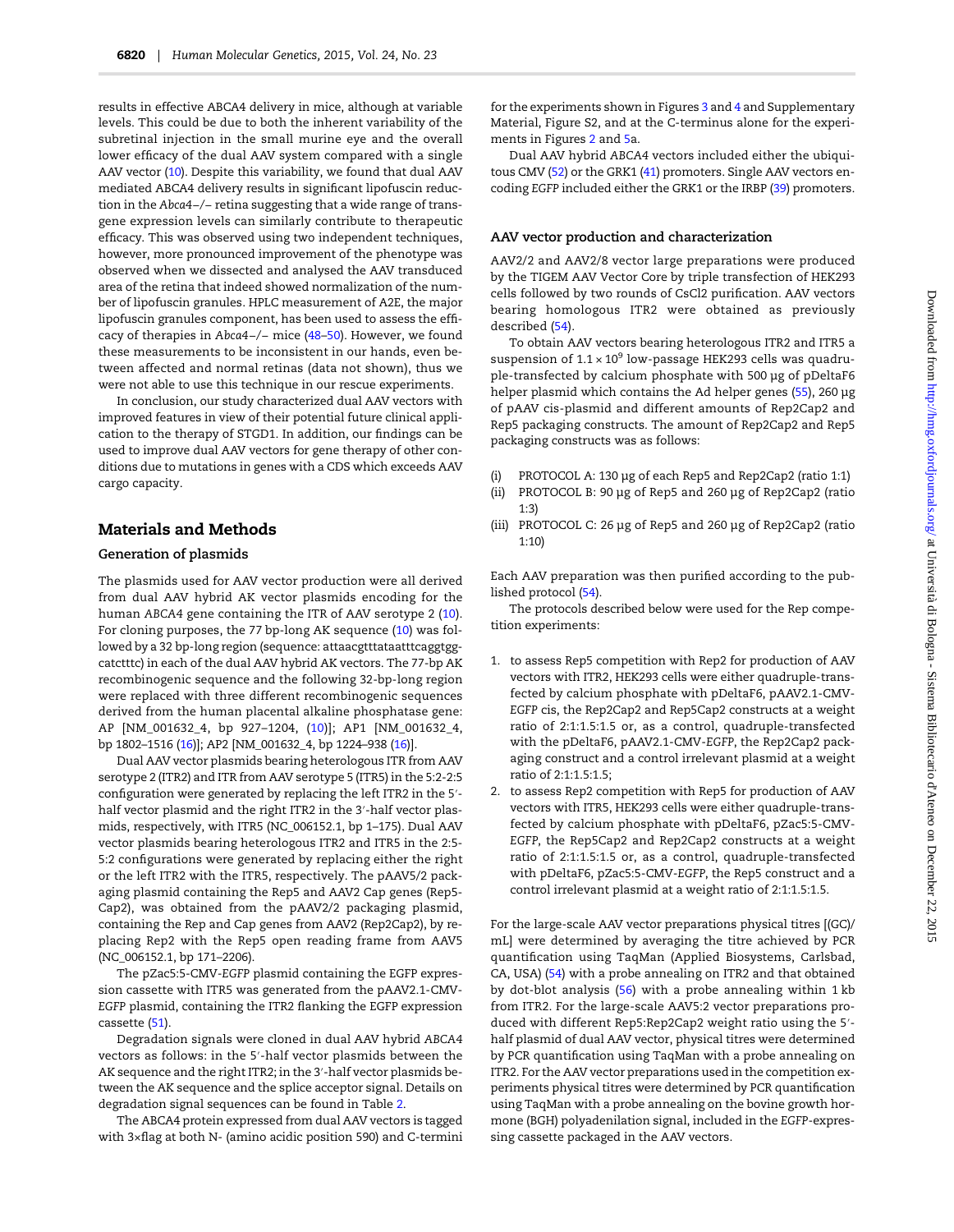#### AAV infection of HEK293 cells

AAV infection of HEK293 cells was performed as previously described ([10\)](#page-12-0). AAV2 vectors bearing heterologous ITR2 and ITR5 and produced according to Protocol C were used to infect HEK293 cells with a multiplicity of infection (m.o.i) of  $1 \times 10^4$ GC/cell of each vector (i.e.  $2 \times 10^4$  total GC/cell when we used dual AAV vectors at a 1:1 ratio) calculated considering either the ITR2 or the transgene titre. Infections with AAV2/2 bearing recombinogenic regions and degradation signals were carried out with a m.o.i of  $5 \times 10^4$  GC/cell of each vector (i.e.  $1 \times 10^5$  total GC/ cell in the case of dual AAV vectors at 1:1 ratio) calculated considering the average titre between TaqMan and dot-blot.

For the experiments using 5′-half vectors containing miR target sites, cells were transfected with the corresponding miR mimics (50 nM; miRIDIAN microRNA mimic hsa-let-7b-5p, hsamiR-204-5p, hsa-miR-124-3p and hsa-miR-26a-5p; Dharmacon, Lafayette, CO, USA) using calcium phosphate 4 h prior to infection.

## Subretinal injection of AAV vectors in mice and pigs

Mice were housed at the Institute of Genetics and Biophysics animal house (Naples, Italy), maintained under a 12-h light/dark cycle (10–50 lux exposure during the light phase). C57BL/6 mice were purchased from Harlan Italy SRL (Udine, Italy). Pigmented Abca4−/− mice were generated through four successive crosses of albino Abca4−/− mice ([10](#page-12-0)) with Sv129 mice and then maintained inbred; breeding was performed crossing Abca4+/− with −/− mice. Albino Abca4−/− mice were generated through successive crosses and backcrossed with BALB/c mice (homozygous for Rpe65 Leu450) and maintained inbred; breeding was performed crossing Abca4+/− mice with −/− mice. C57BL/6 (5 week-old), pigmented Abca4−/− (5.5 month-old) and albino Abca4−/− (2.5- to 3 month old) mice were anaesthetized as previously described [\(57\)](#page-14-0), then 1 µl of either PBS or AAV2/8 vectors was delivered subretinally to the temporal side of the retina via a trans-scleral transchoroidal approach as described by Liang et al. [\(58\)](#page-14-0). AAV2/5- VMD2-human Tyrosinase ([59\)](#page-14-0) (dose: 2×10e8 GC/eye) was added to the AAV2/8 vector solution that was subretinally delivered to albino Abca4−/− mice (Fig. [5](#page-7-0)D). This allowed us to mark the RPE within the transduced part of the eyecup, which was subsequently dissected and analyzed.

The Large White Female pigs used in this study were registered as purebred in the LW Herd Book of the Italian National Pig Breeders' Association. Pigs were housed at the Cardarelli hospital animal house (Naples, Italy) and maintained under 12-h light/dark cycle (10–50 lux exposure during the light phase). This study was carried out in accordance with the Association for Research in Vision and Ophthalmology Statement for the Use of Animals in Ophthalmic and Vision Research and with the Italian Ministry of Health regulation for animal procedures. All procedures were submitted to the Italian Ministry of Health; Department of Public Health, Animal Health, Nutrition and Food Safety. Surgery was performed under anaesthesia and all efforts were made to minimize suffering. Animals were sacrificed as previously described ([36](#page-13-0)). Subretinal delivery of AAV vectors to 3 month-old pigs was performed as previously described [\(36\)](#page-13-0). All eyes were treated with 100 µl of either PBS or AAV2/8 vector solution. The AAV2/8 dose was  $1 \times 10^{11}$  GC of each vector/eye therefore co-injection of dual AAV vectors at a 1:1 ratio resulted in a total dose of  $2 \times 10^{11}$  GC/eye.

For the animal studies included in Figures [2](#page-2-0)C, [4](#page-5-0)C, [5](#page-7-0) and [6](#page-8-0) and [Supplementary Material, Figures S3](http://hmg.oxfordjournals.org/lookup/suppl/doi:10.1093/hmg/ddv386/-/DC1)–S5, right and left eyes were assigned randomly to the various experimental groups and the researchers conducting and quantifying the experiments were blind to the treatment received by the animals.

#### Western blot analysis

HEK293 cells, mouse and pig retinas were lysed in RIPA buffer (50 mm Tris-HCl pH 8.0, 150 mm NaCl, 1% NP40, 0.5% Na-Deoxycholate, 1 mm EDTA pH 8.0, 0.1% SDS). Lysis buffers were supplemented with protease inhibitors (Complete Protease inhibitor cocktail tablets; Roche, Milan, Italy) and 1 mm phenylmethylsulfonyl. After lysis, samples of cells containing ABCA4 were denatured at 37°C for 15 min in 1× Laemli sample buffer supplemented with 4 M urea. Lysates were separated by 6% or 8% (the latter used for the WB in Fig. [4](#page-5-0)C) SDS–polyacrylamide gel electrophoresis. The antibodies used for immuno-blotting are as follows: anti-3×flag (1:1000, A8592; Sigma-Aldrich); anti-Filamin A (1:1000, catalogue #4762; Cell Signaling Technology, Danvers, MA, USA); anti-Dysferlin (1:500, Dysferlin, clone Ham1/7B6, MONX10795; Tebu-bio, Le Perray-en-Yveline, France). Filamin A and Dysferlin were used as loading controls for the in vitro and in vivo experiments, respectively.

The quantification of ABCA4 bands detected by Western blot was performed using ImageJ software (free download available at <http://rsbweb.nih.gov/ij/>). Quantification of the Western blot experiments has been performed as follows:

- Figure [2A](#page-2-0) and B: the intensity of the ABCA4 band was normalized to that of Filamin A band in the corresponding lane. Normalized ABCA4 expression was then expressed as percentage relative to dual AAV hybrid AK vectors;
- Figure [2](#page-2-0)C: the intensity of the ABCA4 band (a.u.) was calculated as fold of increase relative to the mean intensity measured at the same level in the negative control lanes of each gel (the measurement of the negative control sample in lane 7 of the lower left panel was excluded from the analysis given the exceptionally high background signal). Values for each group are represented as mean ± standard error of the mean (s.e.m.);
- Figure [3](#page-4-0)B–D: the full-length ABCA4 and truncated protein band intensities were divided by those of the Filamin A bands or the intensity of the full-length ABCA4 protein bands was divided by that of the truncated protein bands in the corresponding lane. Values are represented as: mean ± s.e.m;
- [Supplementary Material, Table S2](http://hmg.oxfordjournals.org/lookup/suppl/doi:10.1093/hmg/ddv386/-/DC1): full-length ABCA4 and truncated protein band intensities were measured in cells co-infected with 5′- and 3′-half vectors. The ratio between the intensity of full-length ABCA4 and truncated protein bands in the presence of either the corresponding mimic or a scramble mimic was calculated. Values represent mean ± s.e.m. of the ratios from three independent experiments;
- [Supplementary Material, Table S3](http://hmg.oxfordjournals.org/lookup/suppl/doi:10.1093/hmg/ddv386/-/DC1): full-length ABCA4 and truncated protein band intensities were measured in cells co-infected with 5′- and 3′-half vectors. The ratio between the intensity of the full-length ABCA4 and truncated bands from vectors either with or without the degradation signals was calculated. Values represent mean ± s.e.m. of the ratios from three independent experiments.
- Figure [5](#page-7-0)A: the intensity of the ABCA4 band (a.u.) was calculated as fold of increase relative to the mean background intensity measured in the negative control lanes of the corresponding gel. Values are expressed as mean ± s.e.m.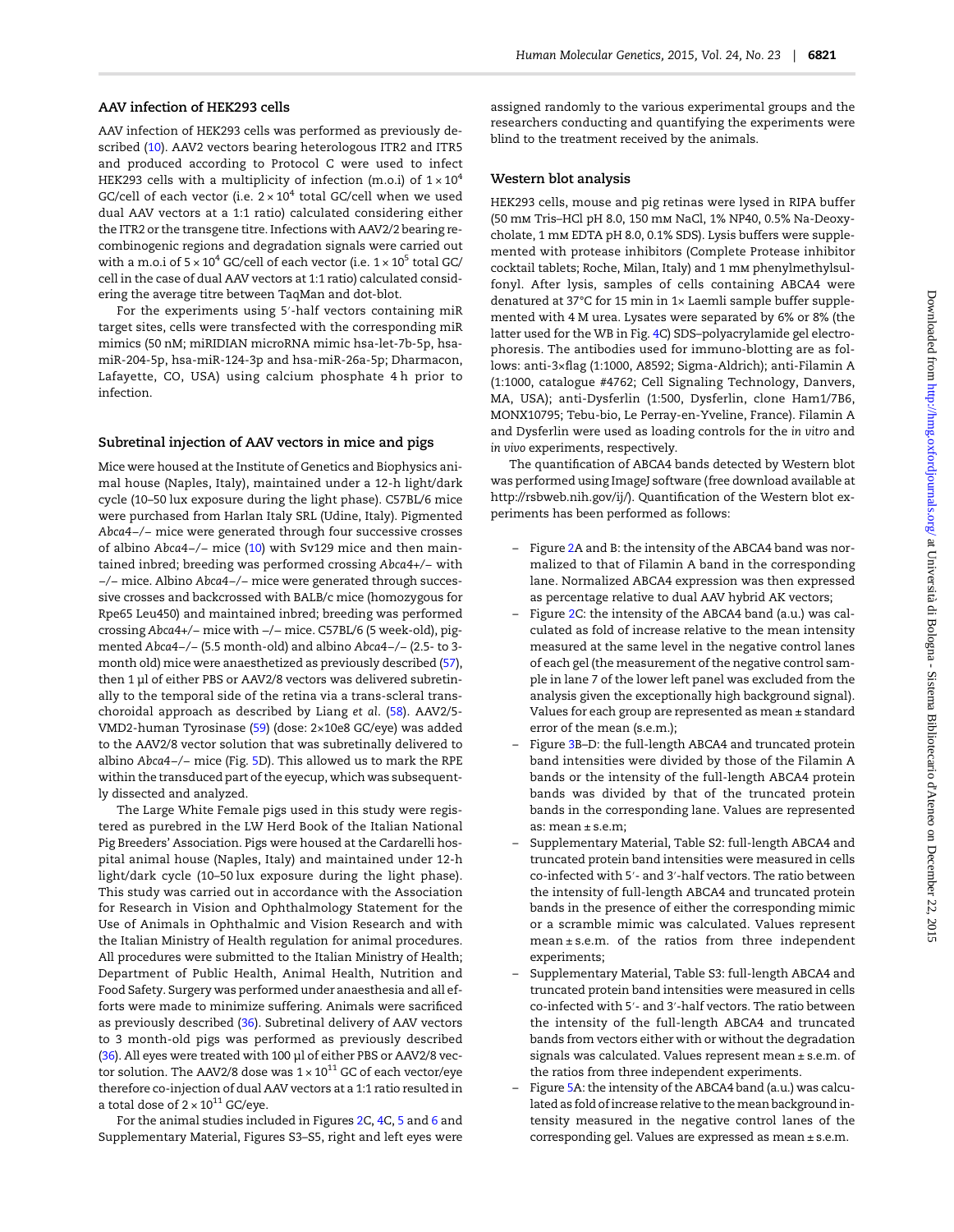#### Southern blot analysis

Three  $\times 10^{10}$  GC of viral DNA were extracted from AAV particles. To digest unpackaged genomes, the vector solution was resuspended in 240 µl of PBS pH 7.4 19 (GIBCO; Invitrogen S.R.L., Milan, Italy) and then incubated with 1 U/µl of DNase I (Roche) in a total volume of 300 µl containing 40 mm TRIS-HCl, 10 mm NaCl, 6 mm MgCl<sub>2</sub>, 1 mm CaCl<sub>2</sub> pH 7.9 for 2 h at 37°C. The DNase I was then inactivated with 50 mm EDTA, followed by incubation with proteinase K and 2.5% N-lauroyl-sarcosil solution at 50°C for 45 min to lyse the capsids. The DNA was extracted twice with phenol-chloroform and precipitated with two volumes of ethanol 100 and 10% sodium acetate (3 M, pH 7). Alkaline agarose gel electrophoresis and blotting were performed as previously described [\(60\)](#page-14-0). Ten microlitres of the 1 kb DNA ladder (N3232L; New England Biolabs, Ipswich, MA, USA) were loaded as molecular weight marker. Two different double strand DNA fragments were labelled with digoxigenin-dUTP using the DIG high prime DNA labelling and detection starter kit (Roche), and used as probes. The 5′ probe (768 bp) was generated by double digestion of the pZac2.1-CMV-ABCA4\_5′ plasmid with SpeI and NotI; the 3′ probe (974 bp) was generated by double digestion of the pZac2.1-ABCA4\_3′\_3×flag\_SV40 plasmid with ClaI and MfeI. Prehybridization and hybridization were performed at 65°C in Church buffer ([60](#page-14-0)) for 1 h and overnight, respectively. Then, the membrane (Whatman Nytran N, charged nylon membrane; Sigma-Aldrich, Milan, Italy) was first washed for 30 min in SSC 29–0.1% SDS, then for 30 min in SSC 0.59–0.1% SDS at 65°C and then for 30 min in SSC 0.19–0.1% SDS at 37°C. The membrane was then analyzed by chemiluminescence detection by enzyme immunoassay using the DIG DNA Labelling and Detection Kit (Roche).

#### Histological analysis

Mice were euthanized, and their eyeballs were then harvested and fixed overnight by immersion in 4% paraformaldehyde (PFA). Before harvesting the eyeballs, the temporal aspect of the sclerae was marked by cauterization, in order to orient the eyes with respect to the injection site at the moment of the inclusion. The eyeballs were cut so that the lens and vitreous could be removed while leaving the eyecup intact. Mice eyecups were infiltrated with 30% sucrose for cryopreservation and embedded in tissue-freezing medium (O.C.T. matrix; Kaltek, Padua, Italy). For each eye, 150–200 serial sections (10 µm thick) were cut along the horizontal plane and the sections were progressively distributed on 10 slides so that each slide contained 15–20 sections, each representative of the entire eye at different levels. The sections were stained with 4′,6′-diamidino-2-phenylindole (Vectashield; Vector Lab, Peterborough, UK) and were monitored with a Zeiss Axiocam (Carl Zeiss, Oberkochen, Germany) at different magnifications.

Pigs were sacrificed, and their eyeballs were harvested and fixed overnight by immersion in 4% PFA. The eyeballs were cut so that the lens and vitreous could be removed, leaving the eyecups in place. The eyecups were gradually dehydrated by progressively infiltrating them with 10, 20 and 30% sucrose. Tissuefreezing medium (O.C.T. matrix; Kaltek) embedding was performed. Before embedding, the swine eyecups were analyzed with a fluorescence stereomicroscope (Leica Microsystems GmbH, Wetzlar, Germany) in order to localize the transduced region whenever an EGFP-encoding vector was administered. For each eye, 200–300 serial sections (12 µm thick) were cut along the horizontal meridian and the sections were progressively distributed on glass slides so that each slide contained 6–10 sections. Section staining and image acquisition were performed as described for mice.

## Cone immunofluorescence staining

Frozen retinal sections were washed once with PBS and then permeabilized for 1 h in PBS containing 0.1% Triton X-100. A blocking solution containing 10% normal goat serum (Sigma–Aldrich) was applied for 1 h. A primary antibody [anti-human CAR [\(61,62\)](#page-14-0), which also recognizes the porcine CAR ('Luminaire founders' hCAR, 1:10.000; kindly provided by Dr Cheryl M. Craft, Doheny Eye Institute, Los Angeles, CA, USA)] was diluted in PBS and incubated overnight at 4°C. The secondary antibody (Alexa Fluor 594, anti-rabbit, 1:1000; Molecular Probes, Invitrogen, Carlsbad, CA, USA) was incubated for 45 min. Sections stained with the anti-CAR antibodies were analyzed at 63× magnification using a Leica Laser Confocal Microscope System (Leica Microsystems GmbH), as previously described [\(63](#page-14-0)). Briefly, for each eye six different z-stacks from six different transduced regions were taken. For each z-stack, images from single plans were used to count CAR+/EGFP + cells. In doing this, we carefully moved along the Z-axis to distinguish one cell from another and thus to avoid to count twice the same cell. For each retina we counted the CAR-positive (CAR+)/EGFP-positive (EGFP+) cells on total CAR + cells. We then calculated the average number of CAR+/EGFP + cells of the three eyes of each experimental group.

#### EGFP quantification

Fluorescence intensity in PR was rigorously and reproducibly quantified in an unbiased manner as previously described [\(63\)](#page-14-0). Individual colour channel images were taken using a Leica microscope (Leica Microsystems GmbH). TIFF images were gray-scaled with image analysis software (LAS AF lite; Leica Microsystems GmbH). Six images of each eye were analyzed at 20× magnification by a masked observer. The PR (outer nuclear layer + OS) were selectively outlined in every image, and the total fluorescence for the enclosed area was calculated in an unbiased manner using the image analysis software. The fluorescence in PR was then averaged from six images collected from separate retinal sections from each eye. We then calculated the average fluorescence of the three eyes of each experimental group.

#### Quantification of lipofuscin autofluorescence

For lipofuscin fluorescence analysis, eyes were harvested from pigmented Abca4+/− and Abca4−/− mice at 3 months after AAV injection. Mice were dark-adapted over-night and sacrificed under dim red-light. For each eye, four overlapping pictures from the temporal side of three sections at different levels of the eye were taken using a Leica DM5000B microscope equipped with a TX2 filter (excitation:  $560 \pm 40$  nm; emission:  $645 \pm 75$ ) ( $64-$ [68\)](#page-14-0) and under a 20× objective. The four images for each section were then combined in a single montage used for further fluorescence analysis. Intensity of lipofuscin fluorescence (red signal) in each section was automatically calculated using the ImageJ software and was then normalized for the length of the RPE underlying the area of fluorescence.

## Transmission electron microscopy

For electron microscopy analyses eyes were harvested from albino Abca4−/− and Abca4+/+ mice at 3 months after AAV injection. Eyes were fixed in 0.2% glutaraldehyde-2% PFA in 0.1 M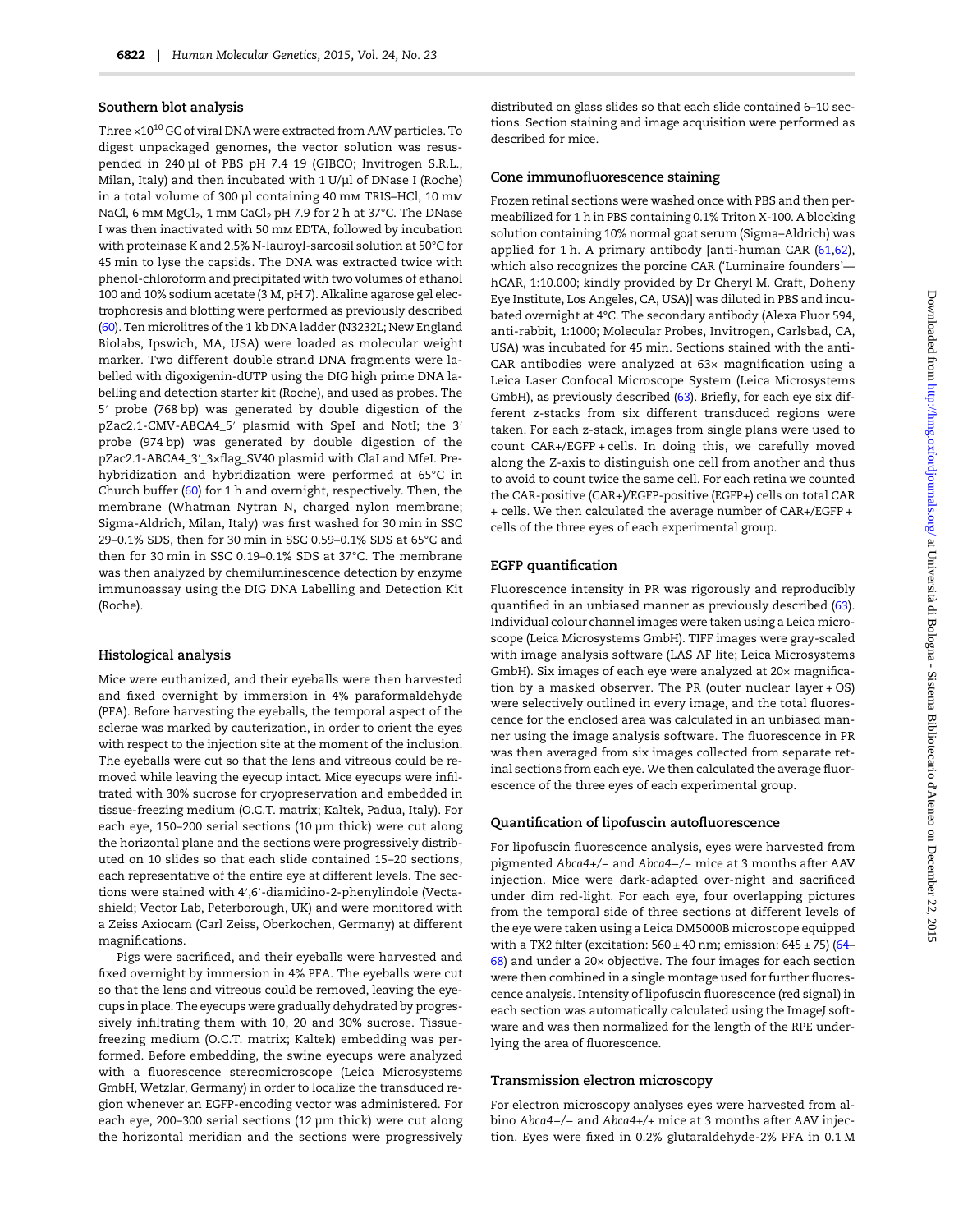<span id="page-12-0"></span>PHEM buffer pH 6.9 (240 mm PIPES, 100 mm HEPES, 8 mm MgCl2, 40 mm EGTA) overnight and then rinsed in 0.1 M PHEM buffer. Eyes were then dissected under light microscope to select the tyrosinase-positive portions of the eyecups. The transduced portion of the eyecups were subsequently embedded in 12% gelatin, infused with 2.3 M sucrose and frozen in liquid nitrogen. Cryosections (50 nm) were cut using a Leica Ultramicrotome EM FC7 (Leica Microsystems) and extreme care was taken to align PR connecting cilia longitudinally. To avoid bias in the attribution of morphological data to the various experimental groups, counts of lipofuscin granules were performed by a masked operator (Dr Roman Polishchuk) using the iTEM software (Olympus SYS, Hamburg, Germany). The 'Touch count' module of the iTEM software was used to count the number of lipofuscin granules in 25  $\mu$ m<sup>2</sup> areas (at least 40) distributed randomly across the RPE layer. The granule density was expressed as number of granules per 25  $\mu$ m<sup>2</sup>.

## Electroretinogram recordings

Electrophysiological recordings in mice and pigs were performed as detailed in ([69](#page-14-0)) and in [\(70\)](#page-14-0), respectively.

## Statistical analysis

p-values ≤0.05 were considered statistically significant. One-way ANOVA with post-hoc Multiple Comparison Procedure was used to compare data depicted in Figure [2](#page-2-0)B (pANOVA= $1.2 \times 10^{-6}$ ), Figure [2](#page-2-0)C (pANOVA = 0.326), Figure [5](#page-7-0)C (pANOVA =  $1.5 \times 10^{-10}$ ), Figure [5](#page-7-0)D (pANOVA = 0.034) and Figure [6](#page-8-0)A (pANOVA a-wave: 0.5; pANOVA b-wave: 0.8) and [Supplementary Material, Table S3](http://hmg.oxfordjournals.org/lookup/suppl/doi:10.1093/hmg/ddv386/-/DC1) (pANOVA = 0.0135). As the counts of lipofuscin granules (Fig. [5](#page-7-0)D) are expressed as discrete numbers, these were analyzed by deviance from a Negative Binomial generalized linear models ([71\)](#page-14-0). The statistically significant differences between groups determined with the post-hoc Multiple Comparison Procedure are the following: Figure [2](#page-2-0)B: AP versus AK: 1.08 × 10<sup>−5</sup>; AP1 versus AK: 0.05; AP2 versus AK: 0.17; AP1 versus AP: 1.8 × 10<sup>−6</sup>; AP2 versus AP: 2.8 × 10<sup>−6</sup>; AP2 versus AP1: 0.82. Figure [5C](#page-7-0): Abca4+/− versus Abca4−/−: 0.00; Abca4−/− versus Abca4−/− AAV5′+3′: 9.3 × 10−<sup>5</sup> ; Abca4+/– versus Abca4–/– AAV[5](#page-7-0)′ + 3′: 4 × 10<sup>-6</sup>. Figure 5D: Abca4 −/− PBS versus Abca4−/− AAV5′ + 3′: 0.01; Abca4+/+ PBS versus Abca4−/− AAV5′ + 3′: 0.37; Abca4+/+ not inj versus Abca4−/− AAV5′ + 3′: 0.53; Abca4+/+ PBS versus Abca4−/− PBS: 0.05; Abca4 +/+ not inj versus Abca4−/− PBS: 0.03; Abca4+/+ not inj versus Abca4+/+ PBS: 0.76. [Supplementary Material, Table S3](http://hmg.oxfordjournals.org/lookup/suppl/doi:10.1093/hmg/ddv386/-/DC1): 3×STOP versus no degradation signal: 0.97; 3×STOP versus PB29: 1.0; 3×STOP versus 3×PB29: 0.15; 3×STOP versus ubiquitin: 0.10; PB29 versus no degradation signal: 1.0; PB29 versus 3×PB29: 0.1; PB29 versus ubiquitin: 0.07; 3×PB29 versus no degradation signal: 0.06; 3×PB29 versus ubiquitin: 1.0; ubiquitin versus no degradation signal: 0.04.

The Student's t-test was used to compare data depicted in Table [1,](#page-3-0) Figures [3](#page-4-0)C, D and [6B](#page-8-0) and in [Supplementary Material,](http://hmg.oxfordjournals.org/lookup/suppl/doi:10.1093/hmg/ddv386/-/DC1) Figure S3B–[D and Table S2](http://hmg.oxfordjournals.org/lookup/suppl/doi:10.1093/hmg/ddv386/-/DC1).

# Supplementary Material

[Supplementary Material is available at](http://hmg.oxfordjournals.org/lookup/suppl/doi:10.1093/hmg/ddv386/-/DC1) HMG online.

# Acknowledgements

We thank Annamaria Carissimo (Bioinformatics Core, TIGEM, Naples, Italy) for the statistical analyses; Monica Doria, Antonella

Ferrara and Viola Alba (AAV Vector Core, TIGEM, Naples, Italy) for AAV vector production; Mary D Allen (Laboratory for Vision Research) and Dr Cheryl MCraft (University of Southern California, Los Angeles, CA) for providing the anti-human CAR antibody; Graciana Diez-Roux (Scientific Office, TIGEM, Naples, Italy) for the critical reading of this manuscript.

Conflict of Interest statement. Ivana Trapani, Pasqualina Colella and Alberto Auricchio are co-inventors on patent applications on the dual AAV vector platform.

# Funding

The following funding support is gratefully acknowledged: the European Research Council/ERC Grant agreement number: 282085 'RetGeneTx'; the Italian Telethon Foundation (grant TGM11MT1) and a grant from Shire. Funding to pay the Open Access publication charges for this article was provided by FONDAZIONE TELETHON.

## References

- 1. Allikmets, R., Singh, N., Sun, H., Shroyer, N.F., Hutchinson, A., Chidambaram, A., Gerrard, B., Baird, L., Stauffer, D., Peiffer, A. et al. (1997) A photoreceptor cell-specific ATP-binding transporter gene (ABCR) is mutated in recessive Stargardt macular dystrophy. Nat. Genet., 15, 236–246.
- 2. Molday, R.S. and Zhang, K. (2010) Defective lipid transport and biosynthesis in recessive and dominant Stargardt macular degeneration. Prog. Lipid Res., 49, 476–492.
- 3. Weng, J., Mata, N.L., Azarian, S.M., Tzekov, R.T., Birch, D.G. and Travis, G.H. (1999) Insights into the function of Rim protein in photoreceptors and etiology of Stargardt's disease from the phenotype in abcr knockout mice. Cell, 98, 13–23.
- 4. Bainbridge, J.W., Smith, A.J., Barker, S.S., Robbie, S., Henderson, R., Balaggan, K., Viswanathan, A., Holder, G.E., Stockman, A., Tyler, N. et al. (2008) Effect of gene therapy on visual function in Leber's congenital amaurosis. N. Engl. J. Med., 358, 2231–2239.
- 5. Maguire, A.M., High, K.A., Auricchio, A., Wright, J.F., Pierce, E. A., Testa, F., Mingozzi, F., Bennicelli, J.L., Ying, G.S., Rossi, S. et al. (2009) Age-dependent effects of RPE65 gene therapy for Leber's congenital amaurosis: a phase 1 dose-escalation trial. Lancet, 374, 1597–1605.
- 6. Maguire, A.M., Simonelli, F., Pierce, E.A., Pugh, E.N. Jr, Mingozzi, F., Bennicelli, J., Banfi, S., Marshall, K.A., Testa, F., Surace, E. M. et al. (2008) Safety and efficacy of gene transfer for Leber's congenital amaurosis. N. Engl. J. Med., 358, 2240–2248.
- 7. Cideciyan, A.V., Hauswirth, W.W., Aleman, T.S., Kaushal, S., Schwartz, S.B., Boye, S.L., Windsor, E.A., Conlon, T.J., Sumaroka, A., Pang, J.J. et al. (2009) Human RPE65 gene therapy for Leber congenital amaurosis: persistence of early visual improvements and safety at 1 year. Hum. Gene Ther., 20, 999– 1004.
- 8. Simonelli, F., Maguire, A.M., Testa, F., Pierce, E.A., Mingozzi, F., Bennicelli, J.L., Rossi, S., Marshall, K., Banfi, S., Surace, E.M. et al. (2010) Gene therapy for Leber's congenital amaurosis is safe and effective through 1.5 years after vector administration. Mol. Ther., 18, 643–650.
- 9. Trapani, I., Puppo, A. and Auricchio, A. (2014) Vector platforms for gene therapy of inherited retinopathies. Prog. Retin. Eye Res., 43, 108–128.
- 10. Trapani, I., Colella, P., Sommella, A., Iodice, C., Cesi, G., de Simone, S., Marrocco, E., Rossi, S., Giunti, M., Palfi, A. et al.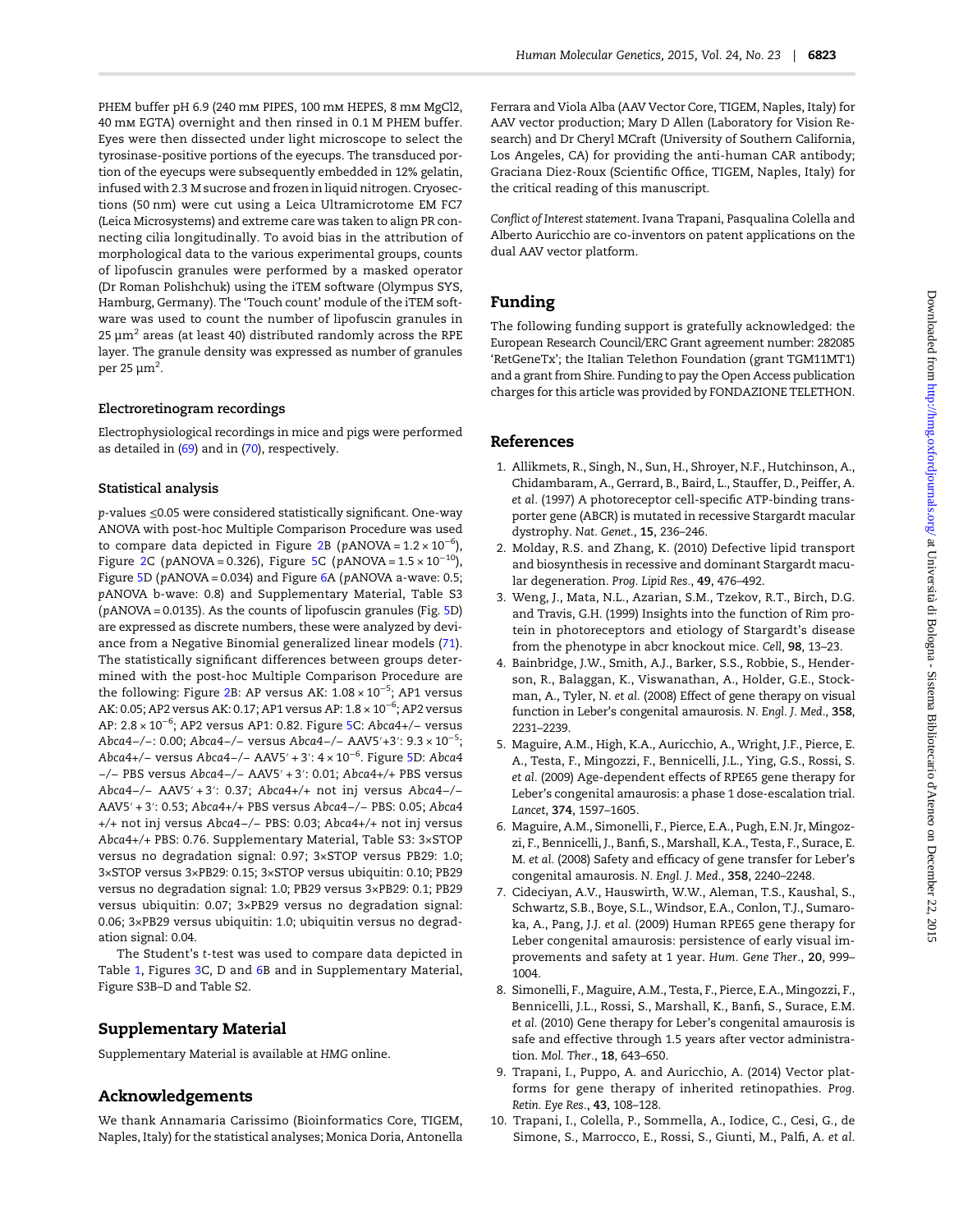<span id="page-13-0"></span>(2014) Effective delivery of large genes to the retina by dual AAV vectors. EMBO Mol. Med., 6, 194–211.

- 11. Duan, D., Yue, Y. and Engelhardt, J.F. (2001) Expanding AAV packaging capacity with trans-splicing or overlapping vectors: a quantitative comparison. Mol. Ther., 4, 383–391.
- 12. Ghosh, A., Yue, Y., Lai, Y. and Duan, D. (2008) A hybrid vector system expands adeno-associated viral vector packaging capacity in a transgene-independent manner. Mol. Ther., 16, 124–130.
- 13. Dyka, F.M., Boye, S.L., Chiodo, V.A., Hauswirth, W.W. and Boye, S.E. (2014) Dual adeno-associated virus vectors result in efficient in vitro and in vivo expression of an oversized gene, MYO7A. Hum Gene Ther Methods, 25, 166–177.
- 14. Lopes, V.S., Boye, S.E., Louie, C.M., Boye, S., Dyka, F., Chiodo, V., Fofo, H., Hauswirth, W.W. and Williams, D.S. (2013) Retinal gene therapy with a large MYO7A cDNA using adeno-associated virus. Gene Ther., 20, 824–833.
- 15. Colella, P., Trapani, I., Cesi, G., Sommella, A., Manfredi, A., Puppo, A., Iodice, C., Rossi, S., Simonelli, F., Giunti, M., Bacci, M.L. and Auricchio, A. (2014) Efficient gene delivery to the cone-enriched pig retina by dual AAV vectors. Gene Ther., 21, 450–456.
- 16. Lostal, W., Kodippili, K., Yue, Y. and Duan, D. (2014) Fulllength dystrophin reconstitution with adeno-associated viral vectors. Hum. Gene Ther., 25, 552–562.
- 17. Flotte, T.R., Afione, S.A., Solow, R., Drumm, M.L., Markakis, D., Guggino, W.B., Zeitlin, P.L. and Carter, B.J. (1993) Expression of the cystic fibrosis transmembrane conductance regulator from a novel adeno-associated virus promoter. J. Biol. Chem., 268, 3781–3790.
- 18. Ghosh, A., Yue, Y. and Duan, D. (2011) Efficient transgene reconstitution with hybrid dual AAV vectors carrying the minimized bridging sequences. Hum. Gene Ther., 22, 77–83.
- 19. Chiorini, J.A., Kim, F., Yang, L. and Kotin, R.M. (1999) Cloning and characterization of adeno-associated virus type 5. J. Virol., 73, 1309–1319.
- 20. Yan, Z., Zak, R., Zhang, Y. and Engelhardt, J.F. (2005) Inverted terminal repeat sequences are important for intermolecular recombination and circularization of adeno-associated virus genomes. J. Virol., 79, 364–379.
- 21. Yan, Z., Lei-Butters, D.C., Zhang, Y., Zak, R. and Engelhardt, J.F. (2007) Hybrid adeno-associated virus bearing nonhomologous inverted terminal repeats enhances dual-vector reconstruction of minigenes in vivo. Hum. Gene Ther., 18, 81–87.
- 22. Karali, M., Peluso, I., Gennarino, V.A., Bilio, M., Verde, R., Lago, G., Dolle, P. and Banfi, S. (2010) miRNeye: a microRNA expression atlas of the mouse eye. BMC Genomics, 11, 715.
- 23. Kutty, R.K., Samuel, W., Jaworski, C., Duncan, T., Nagineni, C. N., Raghavachari, N., Wiggert, B. and Redmond, T.M. (2010) MicroRNA expression in human retinal pigment epithelial (ARPE-19) cells: increased expression of microRNA-9 by N-(4-hydroxyphenyl)retinamide. Mol. Vis., 16, 1475–1486.
- 24. Ragusa, M., Caltabiano, R., Russo, A., Puzzo, L., Avitabile, T., Longo, A., Toro, M.D., Di Pietro, C., Purrello, M. and Reibaldi, M. (2013) MicroRNAs in vitreus humor from patients with ocular diseases. Mol. Vis., 19, 430–440.
- 25. Sundermeier, T.R. and Palczewski, K. (2012) The physiological impact of microRNA gene regulation in the retina. Cell. Mol. Life Sci., 69, 2739–2750.
- 26. Karali, M., Manfredi, A., Puppo, A., Marrocco, E., Gargiulo, A., Allocca, M., Corte, M.D., Rossi, S., Giunti, M., Bacci, M.L. et al. (2011) MicroRNA-restricted transgene expression in the retina. PLoS One, 6, e22166.
- 27. Gilon, T., Chomsky, O. and Kulka, R.G. (1998) Degradation signals for ubiquitin system proteolysis in Saccharomyces cerevisiae. EMBO J., 17, 2759–2766.
- 28. Bence, N.F., Sampat, R.M. and Kopito, R.R. (2001) Impairment of the ubiquitin-proteasome system by protein aggregation. Science, 292, 1552–1555.
- 29. Wang, X. and Robbins, J. (2006) Heart failure and protein quality control. Circ. Res., 99, 1315–1328.
- 30. Bachmair, A., Finley, D. and Varshavsky, A. (1986) In vivo halflife of a protein is a function of its amino-terminal residue. Science, 234, 179–186.
- 31. Johnson, E.S., Bartel, B., Seufert, W. and Varshavsky, A. (1992) Ubiquitin as a degradation signal. EMBO J., 11, 497–505.
- 32. Sadis, S., Atienza, C. Jr and Finley, D. (1995) Synthetic signals for ubiquitin-dependent proteolysis. Mol. Cell Biol., 15, 4086–4094.
- 33. Chiorini, J.A., Afione, S. and Kotin, R.M. (1999) Adeno-associated virus (AAV) type 5 Rep protein cleaves a unique terminal resolution site compared with other AAV serotypes. J. Virol., 73, 4293–4298.
- 34. Tian, W., Dong, X., Liu, X., Wang, G., Dong, Z., Shen, W., Zheng, G., Lu, J., Chen, J., Wang, Y., Wu, Z. and Wu, X. (2012) High-throughput functional microRNAs profiling by recombinant AAV-based microRNA sensor arrays. PLoS One, 7, e29551.
- 35. Wang, Z. (2011) The guideline of the design and validation of MiRNA mimics. Methods Mol. Biol., 676, 211–223.
- 36. Mussolino, C., della Corte, M., Rossi, S., Viola, F., Di Vicino, U., Marrocco, E., Neglia, S., Doria, M., Testa, F., Giovannoni, R. et al. (2011) AAV-mediated photoreceptor transduction of the pig cone-enriched retina. Gene Ther., 18, 637–645.
- 37. Hendrickson, A. and Hicks, D. (2002) Distribution and density of medium- and short-wavelength selective cones in the domestic pig retina. Exp. Eye Res., 74, 435–444.
- 38. Molday, L.L., Rabin, A.R. and Molday, R.S. (2000) ABCR expression in foveal cone photoreceptors and its role in Stargardt macular dystrophy. Nat. Genet., 25, 257–258.
- 39. Beltran,W.A., Cideciyan, A.V., Lewin, A.S., Iwabe, S., Khanna, H., Sumaroka, A., Chiodo, V.A., Fajardo, D.S., Roman, A.J., Deng, W. T. et al. (2012) Gene therapy rescues photoreceptor blindness in dogs and paves the way for treating human X-linked retinitis pigmentosa. Proc. Natl. Acad. Sci. USA, 109, 2132–2137.
- 40. Boye, S.E., Alexander, J.J., Boye, S.L., Witherspoon, C.D., Sandefer, K.J., Conlon, T.J., Erger, K., Sun, J., Ryals, R., Chiodo, V. A. et al. (2012) The human rhodopsin kinase promoter in an AAV5 vector confers rod- and cone-specific expression in the primate retina. Hum. Gene Ther., 23, 1101–1115.
- 41. Khani, S.C., Pawlyk, B.S., Bulgakov, O.V., Kasperek, E., Young, J.E., Adamian, M., Sun, X., Smith, A.J., Ali, R.R. and Li, T. (2007) AAV-mediated expression targeting of rod and cone photoreceptors with a human rhodopsin kinase promoter. Invest. Ophthalmol. Vis. Sci., 48, 3954–3961.
- 42. Chandler, M.J., Smith, P.J., Samuelson, D.A. and MacKay, E.O. (1999) Photoreceptor density of the domestic pig retina. Vet. Ophthalmol., 2, 179–184.
- 43. Li, A., Zhu, X. and Craft, C.M. (2002) Retinoic acid upregulates cone arrestin expression in retinoblastoma cells through a Cis element in the distal promoter region. Invest. Ophthalmol. Vis. Sci., 43, 1375–1383.
- 44. Reich, S.J., Auricchio, A., Hildinger, M., Glover, E., Maguire, A. M., Wilson, J.M. and Bennett, J. (2003) Efficient trans-splicing in the retina expands the utility of adeno-associated virus as a vector for gene therapy. Hum. Gene Ther., 14, 37–44.
- 45. Koo, T., Popplewell, L., Athanasopoulos, T. and Dickson, G. (2014) Triple trans-splicing adeno-associated virus vectors